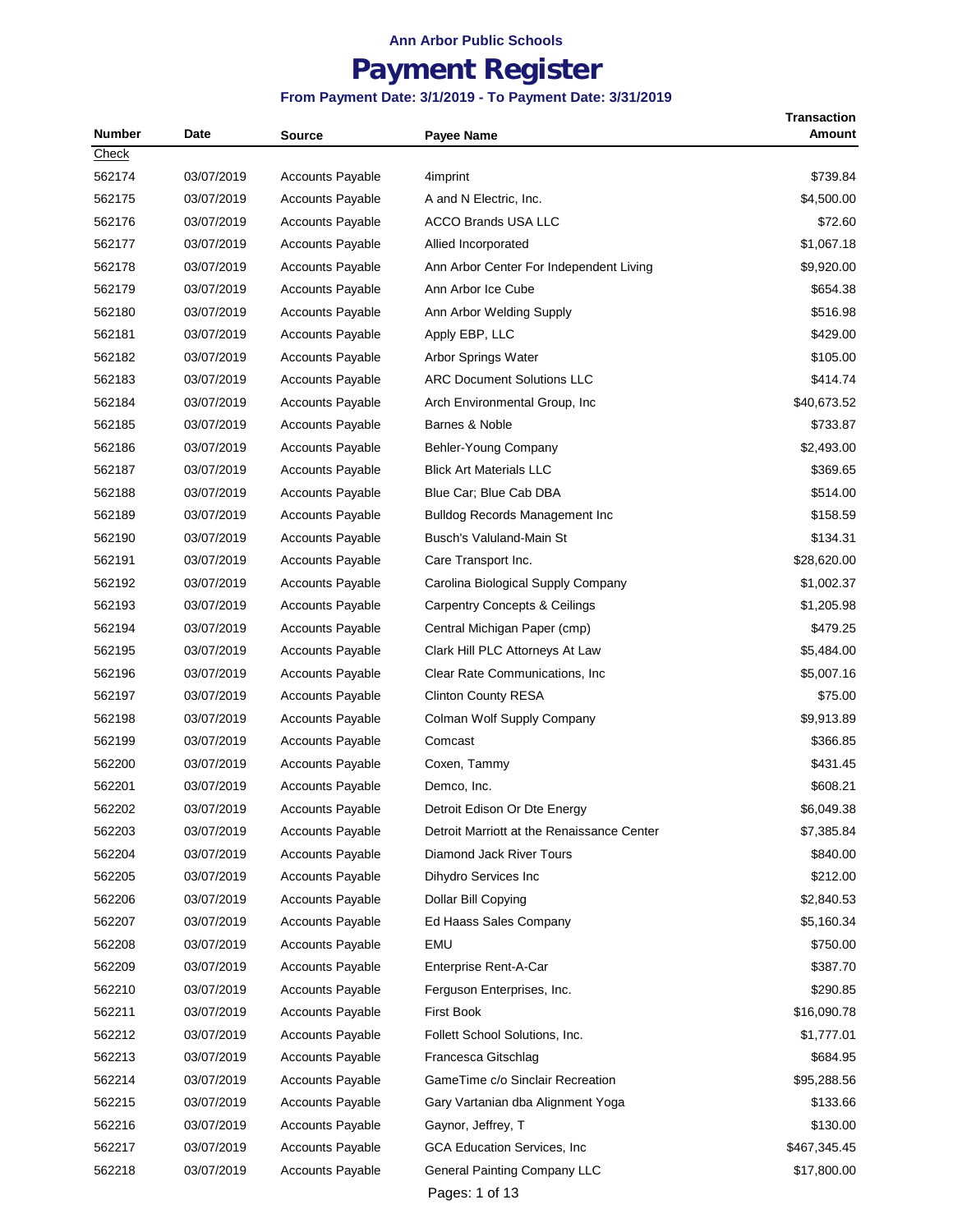## **Payment Register**

#### **From Payment Date: 3/1/2019 - To Payment Date: 3/31/2019**

| 562219 | 03/07/2019 | <b>Accounts Payable</b> | Getaway Tours Inc                       | \$1,490.00     |
|--------|------------|-------------------------|-----------------------------------------|----------------|
| 562220 | 03/07/2019 | <b>Accounts Payable</b> | Gopher Sport                            | \$158.88       |
| 562221 | 03/07/2019 | <b>Accounts Payable</b> | Gordon Food Service                     | \$1,774.54     |
| 562222 | 03/07/2019 | <b>Accounts Payable</b> | Grainger                                | \$999.00       |
| 562223 | 03/07/2019 | <b>Accounts Payable</b> | Grand Traverse Resort and Spa, LLC      | \$241.80       |
| 562224 | 03/07/2019 | <b>Accounts Payable</b> | Granite City Food & Brewery             | \$1,796.40     |
| 562225 | 03/07/2019 | <b>Accounts Payable</b> | H.V. Burton Company                     | \$20,403.50    |
| 562226 | 03/07/2019 | <b>Accounts Payable</b> | Impressive Promotional Products, LLC    | \$1,785.00     |
| 562227 | 03/07/2019 | <b>Accounts Payable</b> | Interior Systems Contract Group Inc.    | \$3,287.14     |
| 562228 | 03/07/2019 | <b>Accounts Payable</b> | Intrastate Distributors, Inc.           | \$91.19        |
| 562229 | 03/07/2019 | <b>Accounts Payable</b> | Inventive Technology, Inc.              | \$974.00       |
| 562230 | 03/07/2019 | <b>Accounts Payable</b> | IXL Learning, Inc.                      | \$350.00       |
| 562231 | 03/07/2019 | <b>Accounts Payable</b> | J W Pepper & Sons, Inc.                 | \$556.97       |
| 562232 | 03/07/2019 | <b>Accounts Payable</b> | Johnson, Bryan, Lee                     | \$130.00       |
| 562233 | 03/07/2019 | <b>Accounts Payable</b> | Johnstone Supply Detroit Group          | \$514.17       |
| 562234 | 03/07/2019 | <b>Accounts Payable</b> | Kapnick Insurance Group                 | \$23,039.00    |
| 562235 | 03/07/2019 | <b>Accounts Payable</b> | Kelly-Shaieb, Jessica, Leigh            | \$323.08       |
| 562236 | 03/07/2019 | <b>Accounts Payable</b> | Kensington Valley Sports LLC            | \$488.75       |
| 562237 | 03/07/2019 | <b>Accounts Payable</b> | Kone Incorporated                       | \$1,595.98     |
| 562238 | 03/07/2019 | <b>Accounts Payable</b> | Lazarus, Rebecca, Ruth                  | \$307.20       |
| 562239 | 03/07/2019 | <b>Accounts Payable</b> | Livonia Ice Hockey Officials, Inc.      | \$100.00       |
| 562240 | 03/07/2019 | <b>Accounts Payable</b> | <b>Longstreth Sporting Goods</b>        | \$701.07       |
| 562241 | 03/07/2019 | <b>Accounts Payable</b> | Lowe's Home Centers, Inc.               | \$954.18       |
| 562242 | 03/07/2019 | <b>Accounts Payable</b> | <b>MACUL</b>                            | \$4,367.00     |
| 562243 | 03/07/2019 | <b>Accounts Payable</b> | <b>Madison Electric</b>                 | \$2,670.00     |
| 562244 | 03/07/2019 | <b>Accounts Payable</b> | Main Street Area Association, Inc.      | \$400.00       |
| 562245 | 03/07/2019 | <b>Accounts Payable</b> | <b>Mediscan Staffing Services</b>       | \$3,165.00     |
| 562246 | 03/07/2019 | Accounts Payable        | Melanie P. Muir Chris Cakes Of Michi    | \$2,703.00     |
| 562247 | 03/07/2019 | Accounts Payable        | Metro Delivery, Inc.                    | \$334.64       |
| 562248 | 03/07/2019 | <b>Accounts Payable</b> | Mi Assoc Of Admins Of Spec Ed Maase     | \$30.00        |
| 562249 | 03/07/2019 | <b>Accounts Payable</b> | Michigan Power Rodding, Inc.            | \$1,446.00     |
| 562250 | 03/07/2019 | <b>Accounts Payable</b> | Michigan Science Teachers Association   | \$135.00       |
| 562251 | 03/07/2019 | <b>Accounts Payable</b> | Michigan Web Press                      | \$6,139.14     |
| 562252 | 03/07/2019 | <b>Accounts Payable</b> | Midwest Transit Equipment, Inc.         | \$1,010,527.00 |
| 562253 | 03/07/2019 | <b>Accounts Payable</b> | Midwestern Consulting Inc-Mci           | \$8,597.59     |
| 562254 | 03/07/2019 | <b>Accounts Payable</b> | Miller Canfield Paddock Stone Plc       | \$3,544.88     |
| 562255 | 03/07/2019 | <b>Accounts Payable</b> | Mitchell, Harmony, Tynisha              | \$193.25       |
| 562256 | 03/07/2019 | <b>Accounts Payable</b> | <b>National Autism Resources</b>        | \$178.81       |
| 562257 | 03/07/2019 | <b>Accounts Payable</b> | Norcostco                               | \$61.00        |
| 562258 | 03/07/2019 | <b>Accounts Payable</b> | NUCO <sub>2</sub> Inc                   | \$607.39       |
| 562259 | 03/07/2019 | <b>Accounts Payable</b> | Office Depot                            | \$12,732.90    |
| 562260 | 03/07/2019 | <b>Accounts Payable</b> | Oriental Trading Co.                    | \$82.90        |
| 562261 | 03/07/2019 | <b>Accounts Payable</b> | Pearson Education, Inc.                 | \$9,500.00     |
| 562262 | 03/07/2019 | <b>Accounts Payable</b> | <b>Pediatric Therapy Associates</b>     | \$5,187.00     |
| 562263 | 03/07/2019 | <b>Accounts Payable</b> | Phoenix Contractions, Inc.              | \$44,585.85    |
| 562264 | 03/07/2019 | <b>Accounts Payable</b> | <b>Pioneer Valley Educational Press</b> | \$698.50       |
| 562265 | 03/07/2019 | Accounts Payable        | Platt Laundromat, LLC                   | \$102.00       |

Pages: 2 of 13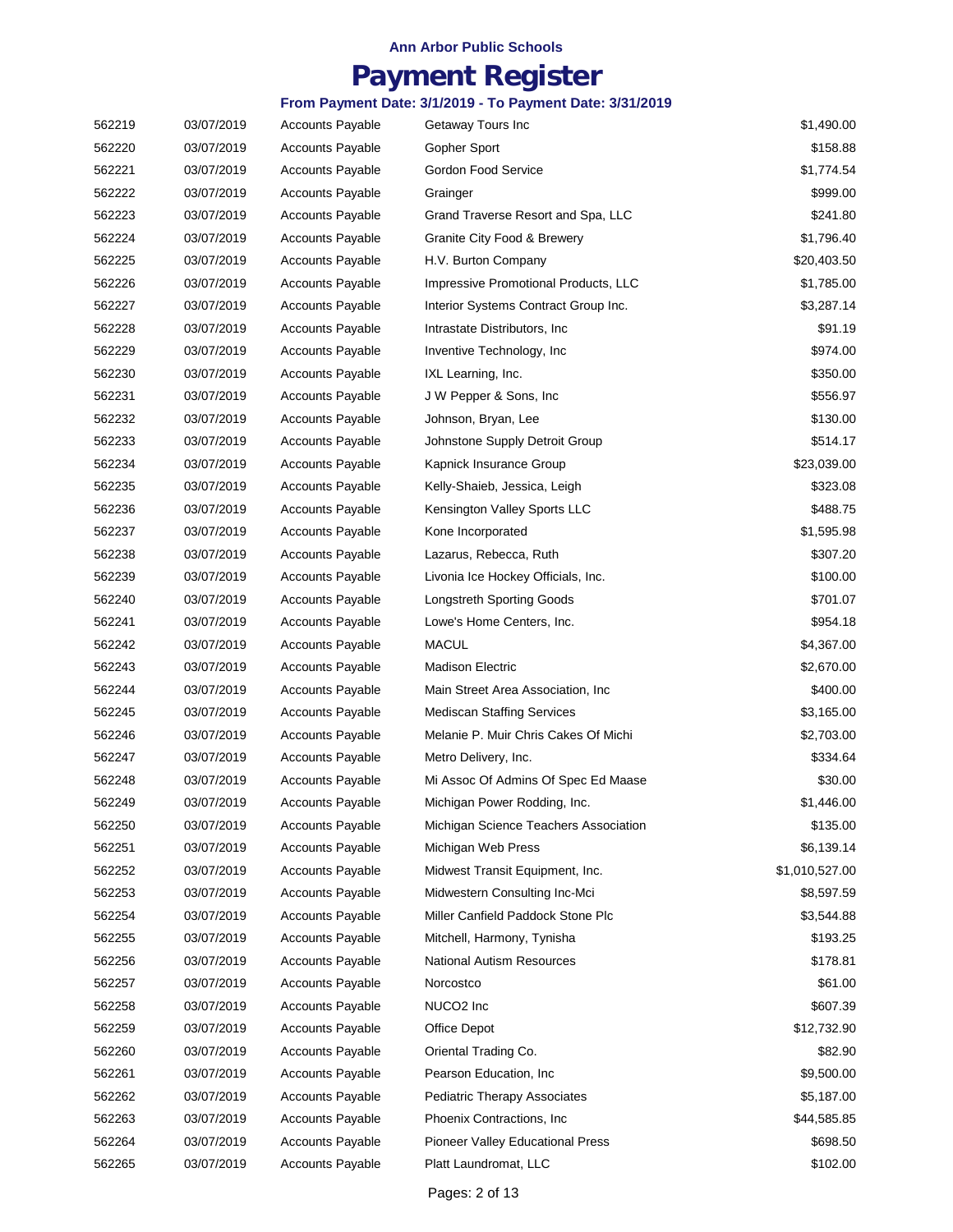## **Payment Register**

| 562266 | 03/07/2019 | <b>Accounts Payable</b> | Precision Data Products, Inc.                      | \$489.30     |
|--------|------------|-------------------------|----------------------------------------------------|--------------|
| 562267 | 03/07/2019 | <b>Accounts Payable</b> | Print-Tech Inc                                     | \$273.24     |
| 562268 | 03/07/2019 | <b>Accounts Payable</b> | Process Results, Inc.                              | \$2,842.50   |
| 562269 | 03/07/2019 | <b>Accounts Payable</b> | PSAT                                               | \$1,858.00   |
| 562270 | 03/07/2019 | <b>Accounts Payable</b> | Quench USA Inc.                                    | \$79.90      |
| 562271 | 03/07/2019 | <b>Accounts Payable</b> | <b>Quill Corporation</b>                           | \$768.36     |
| 562272 | 03/07/2019 | <b>Accounts Payable</b> | Revel and Roll                                     | \$406.00     |
| 562273 | 03/07/2019 | <b>Accounts Payable</b> | Runyan Pottery Supply Clio Industrial Park         | \$4,539.96   |
| 562274 | 03/07/2019 | <b>Accounts Payable</b> | S & S Worldwide, Inc.                              | \$51.21      |
| 562275 | 03/07/2019 | <b>Accounts Payable</b> | Scholastic Inc                                     | \$5,278.48   |
| 562276 | 03/07/2019 | <b>Accounts Payable</b> | School Nurse Supply, Inc.                          | \$266.00     |
| 562277 | 03/07/2019 | <b>Accounts Payable</b> | School Specialty Inc*                              | \$78.30      |
| 562278 | 03/07/2019 | <b>Accounts Payable</b> | ScreenLine, LLC                                    | \$1,205.00   |
| 562279 | 03/07/2019 | Accounts Payable        | Sentinel Technologies Inc                          | \$555.00     |
| 562280 | 03/07/2019 | <b>Accounts Payable</b> | Service Pro Plumbing & Environmental Contracting I | \$598.57     |
| 562281 | 03/07/2019 | <b>Accounts Payable</b> | Service Sports, Inc.                               | \$7,771.50   |
| 562282 | 03/07/2019 | <b>Accounts Payable</b> | Signs By Tomorrow                                  | \$162.60     |
| 562283 | 03/07/2019 | <b>Accounts Payable</b> | Simone Danyiell Lightfoot                          | \$130.00     |
| 562284 | 03/07/2019 | <b>Accounts Payable</b> | Staples Advantage                                  | \$171.34     |
| 562285 | 03/07/2019 | <b>Accounts Payable</b> | Sunbelt & Staffing                                 | \$19,526.50  |
| 562286 | 03/07/2019 | <b>Accounts Payable</b> | Sunglo Restoration Svcs Inc                        | \$3,455.30   |
| 562287 | 03/07/2019 | <b>Accounts Payable</b> | Susan Eunice Baskett                               | \$130.00     |
| 562288 | 03/07/2019 | <b>Accounts Payable</b> | <b>Talx Corporation</b>                            | \$108.60     |
| 562289 | 03/07/2019 | <b>Accounts Payable</b> | The Enrico Group                                   | \$9,677.54   |
| 562290 | 03/07/2019 | <b>Accounts Payable</b> | The Heaney Group                                   | \$1,944.42   |
| 562291 | 03/07/2019 | <b>Accounts Payable</b> | Therapy Shoppe Inc.                                | \$41.48      |
| 562292 | 03/07/2019 | <b>Accounts Payable</b> | Towle, Shawn                                       | \$4,950.00   |
| 562293 | 03/07/2019 | <b>Accounts Payable</b> | Town & Country Pools                               | \$1,777.50   |
| 562294 | 03/07/2019 | <b>Accounts Payable</b> | Two Way Radio Gear, Inc.                           | \$959.50     |
| 562295 | 03/07/2019 | <b>Accounts Payable</b> | U Of Michigan Dept Of Recreational                 | \$796.00     |
| 562296 | 03/07/2019 | <b>Accounts Payable</b> | UA 190-IBEW 252, LLC                               | \$100.00     |
| 562297 | 03/07/2019 | <b>Accounts Payable</b> | <b>Underground Printing</b>                        | \$401.33     |
| 562298 | 03/07/2019 | <b>Accounts Payable</b> | Unit Packaging                                     | \$1,759.80   |
| 562299 | 03/07/2019 | <b>Accounts Payable</b> | US Foods, Inc.                                     | \$422.83     |
| 562300 | 03/07/2019 | <b>Accounts Payable</b> | Venture International LLC                          | \$399.00     |
| 562301 | 03/07/2019 | <b>Accounts Payable</b> | Vesta Modular                                      | \$131,888.36 |
| 562302 | 03/07/2019 | <b>Accounts Payable</b> | Video And Internet Stuff, Llc                      | \$3,190.00   |
| 562303 | 03/07/2019 | <b>Accounts Payable</b> | Washington Music Center                            | \$25,474.00  |
| 562304 | 03/07/2019 | <b>Accounts Payable</b> | Washtenaw Intermediate School District             | \$11,955.13  |
| 562305 | 03/07/2019 | <b>Accounts Payable</b> | Waste Management                                   | \$1,420.18   |
| 562306 | 03/07/2019 | <b>Accounts Payable</b> | WILSON, Jenna                                      | \$1,440.00   |
| 562307 | 03/07/2019 | <b>Accounts Payable</b> | Wps Western Psychologica                           | \$176.00     |
| 562308 | 03/07/2019 | <b>Accounts Payable</b> | Zurich Deductible Recovery Group                   | \$2,359.94   |
| 562309 | 03/07/2019 | <b>Accounts Payable</b> | Angell School P.T.O                                | \$2,052.00   |
| 562310 | 03/07/2019 | <b>Accounts Payable</b> | Barton, David                                      | \$227.60     |
| 562311 | 03/07/2019 | <b>Accounts Payable</b> | Kerfoot, Kenneth                                   | \$40.00      |
| 562312 | 03/07/2019 | Accounts Payable        | MARKS, ARIEL                                       | \$98.00      |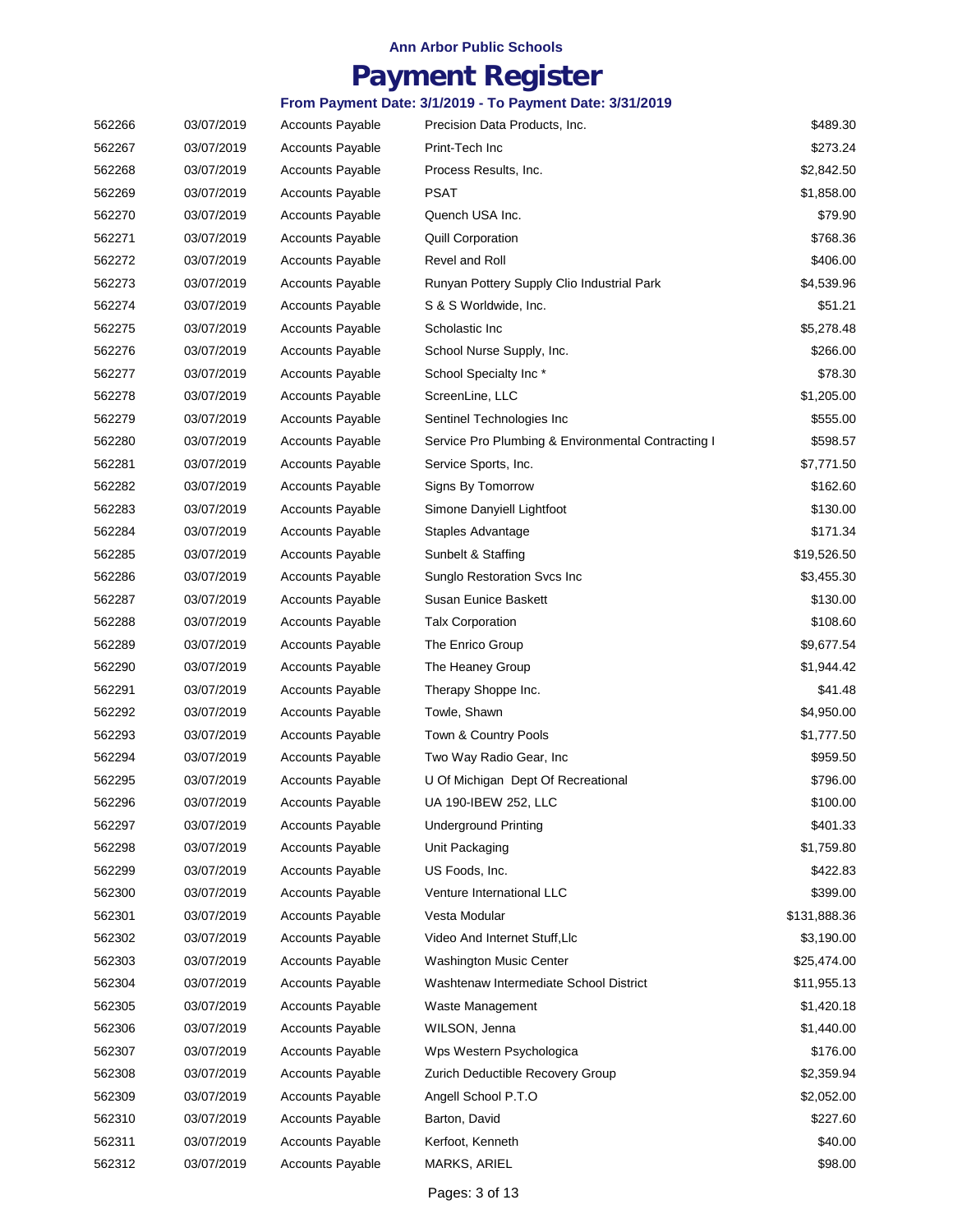## **Payment Register**

| 562313 | 03/07/2019 | <b>Accounts Payable</b> | Rama, Linda                                       | \$65.00     |
|--------|------------|-------------------------|---------------------------------------------------|-------------|
| 562314 | 03/07/2019 | <b>Accounts Payable</b> | Scott, Anthony                                    | \$85.00     |
| 562315 | 03/07/2019 | <b>Accounts Payable</b> | Targett, Rebecca                                  | \$90.00     |
| 562316 | 03/14/2019 | <b>Accounts Payable</b> | AFLAC                                             | \$8,251.97  |
| 562317 | 03/14/2019 | <b>Accounts Payable</b> | Asset Acceptance LLC                              | \$223.34    |
| 562318 | 03/14/2019 | <b>Accounts Payable</b> | Berndt & Associates, P.C.                         | \$148.87    |
| 562319 | 03/14/2019 | <b>Accounts Payable</b> | David Lowell's Towing                             | \$118.78    |
| 562320 | 03/14/2019 | <b>Accounts Payable</b> | Department of Treasury Collection Services Bureau | \$322.27    |
| 562321 | 03/14/2019 | <b>Accounts Payable</b> | Oklahoma Centralized Support Registry- FOC 711    | \$311.90    |
| 562322 | 03/14/2019 | <b>Accounts Payable</b> | Pioneer Credit Recovery                           | \$311.24    |
| 562323 | 03/14/2019 | <b>Accounts Payable</b> | Set-Seg (opt & Gtl)                               | \$1,223.35  |
| 562324 | 03/14/2019 | <b>Accounts Payable</b> | State of Kansas                                   | \$205.20    |
| 562325 | 03/14/2019 | <b>Accounts Payable</b> | U.S. Department of Education AWG or Pamela Tooson | \$518.45    |
| 562326 | 03/14/2019 | <b>Accounts Payable</b> | U.S. Department of Education or Daniel L. Cobello | \$101.09    |
| 562327 | 03/14/2019 | <b>Accounts Payable</b> | University Of Michigan Credit Union               | \$50.00     |
| 562328 | 03/14/2019 | <b>Accounts Payable</b> | US Department Of Education                        | \$311.24    |
| 562329 | 03/14/2019 | <b>Accounts Payable</b> | Chapter 13 David Wm Ruskin, Tru                   | \$150.10    |
| 562330 | 03/14/2019 | <b>Accounts Payable</b> | Chapter 13 Trustee                                | \$640.25    |
| 562331 | 03/14/2019 | <b>Accounts Payable</b> | Michigan Guaranty Agency                          | \$205.51    |
| 562332 | 03/14/2019 | <b>Accounts Payable</b> | Michigan State Disbursement Unit                  | \$3,768.24  |
| 562333 | 03/14/2019 | <b>Accounts Payable</b> | Office Of The Chapter 13 Trustee                  | \$179.63    |
| 562334 | 03/14/2019 | <b>Accounts Payable</b> | US Department Of Education                        | \$31.37     |
| 562335 | 03/14/2019 | <b>Accounts Payable</b> | US Department Of Education                        | \$98.30     |
| 562336 | 03/14/2019 | <b>Accounts Payable</b> | US Department Of Education                        | \$112.89    |
| 562337 | 03/14/2019 | <b>Accounts Payable</b> | US Dept Of Education                              | \$201.15    |
| 562338 | 03/14/2019 | <b>Accounts Payable</b> | Washington State Support Registry                 | \$230.76    |
| 562339 | 03/14/2019 | <b>Accounts Payable</b> | 1 Stop Better Driving School & Transportation     | \$6,593.42  |
| 562340 | 03/14/2019 | <b>Accounts Payable</b> | A and N Electric, Inc.                            | \$13,772.00 |
| 562341 | 03/14/2019 | <b>Accounts Payable</b> | A One Networks Consulting, LLC                    | \$825.00    |
| 562342 | 03/14/2019 | <b>Accounts Payable</b> | ACCO Brands USA LLC                               | \$199.00    |
| 562343 | 03/14/2019 | <b>Accounts Payable</b> | Adrian Tecumseh Fence Company                     | \$4,518.00  |
| 562344 | 03/14/2019 | <b>Accounts Payable</b> | Advance CTE                                       | \$142.50    |
| 562345 | 03/14/2019 | Accounts Payable        | Agile Mind Educational Holdings, Inc.             | \$6,000.00  |
| 562346 | 03/14/2019 | <b>Accounts Payable</b> | <b>AM Services</b>                                | \$55,140.00 |
| 562347 | 03/14/2019 | <b>Accounts Payable</b> | Ann Arbor Observer                                | \$905.00    |
| 562348 | 03/14/2019 | <b>Accounts Payable</b> | Ann Arbor/Ypsilanti Regional Chamber              | \$925.00    |
| 562349 | 03/14/2019 | <b>Accounts Payable</b> | Apple Computer Inc Professional Service           | \$474.05    |
| 562350 | 03/14/2019 | <b>Accounts Payable</b> | Arbor Springs Water                               | \$436.00    |
| 562351 | 03/14/2019 | <b>Accounts Payable</b> | Arch Environmental Group, Inc.                    | \$25,800.12 |
| 562352 | 03/14/2019 | <b>Accounts Payable</b> | AT&T                                              | \$71.62     |
| 562353 | 03/14/2019 | <b>Accounts Payable</b> | B & H Photo Video                                 | \$759.14    |
| 562354 | 03/14/2019 | <b>Accounts Payable</b> | Bach School PTO                                   | \$2,500.00  |
| 562355 | 03/14/2019 | <b>Accounts Payable</b> | Barnes & Noble                                    | \$795.03    |
| 562356 | 03/14/2019 | <b>Accounts Payable</b> | <b>Baruzzini Aquatics</b>                         | \$4,230.00  |
| 562357 | 03/14/2019 | <b>Accounts Payable</b> | <b>Broadspire Services Inc</b>                    | \$93,105.97 |
| 562358 | 03/14/2019 | <b>Accounts Payable</b> | <b>BSN Corporation Sport Supply Group I</b>       | \$4,321.00  |
| 562359 | 03/14/2019 | Accounts Payable        | Busch's Valuland - Green Rd                       | \$179.82    |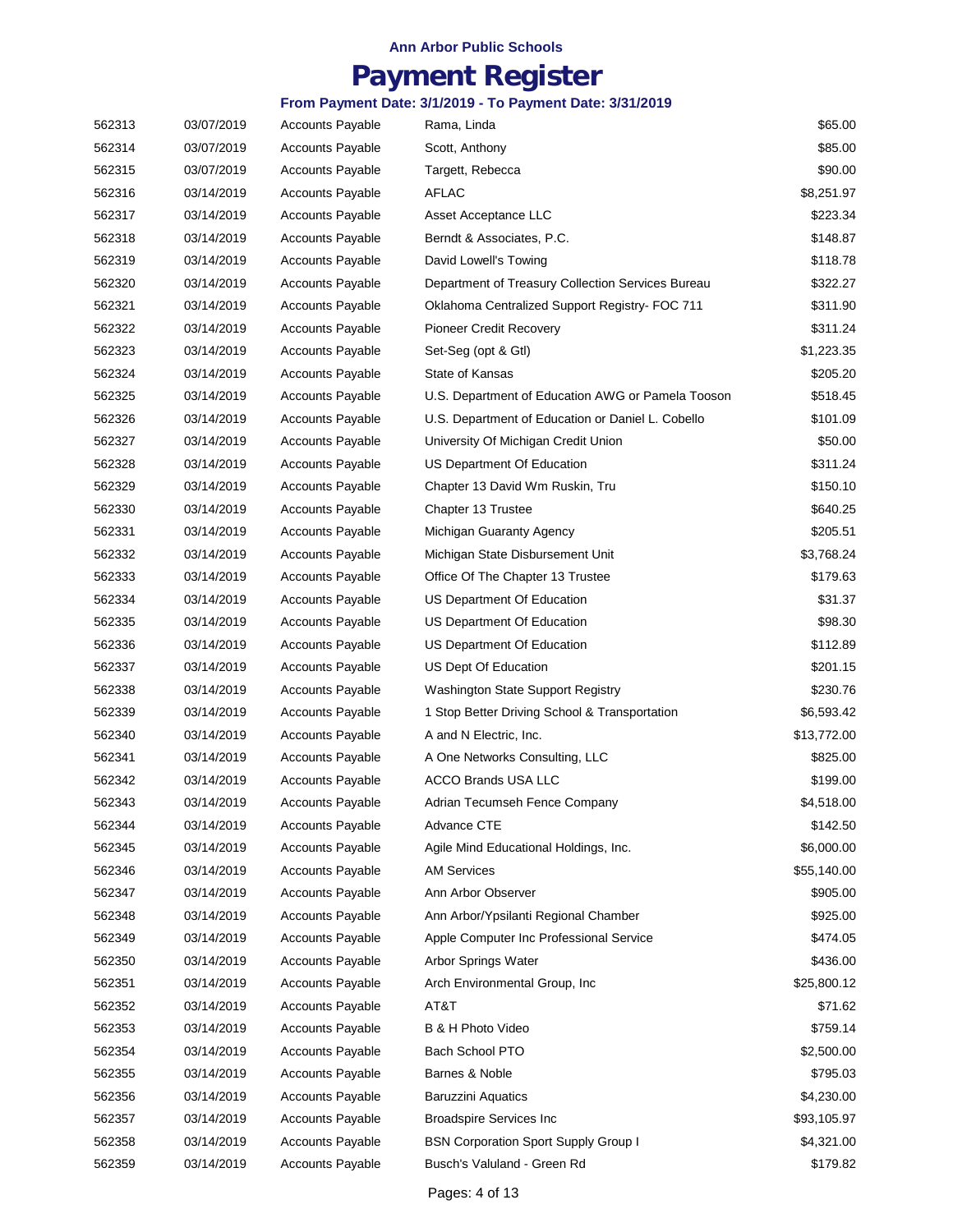## **Payment Register**

| 562360 | 03/14/2019 | <b>Accounts Payable</b> | Busch's Valuland-Main St                           | \$85.59      |
|--------|------------|-------------------------|----------------------------------------------------|--------------|
| 562361 | 03/14/2019 | <b>Accounts Payable</b> | BWB Reasonable and Reliable Transportation LLC     | \$43,972.10  |
| 562362 | 03/14/2019 | <b>Accounts Payable</b> | <b>Carpentry Concepts &amp; Ceilings</b>           | \$10,337.18  |
| 562363 | 03/14/2019 | <b>Accounts Payable</b> | CEI Michigan LLC                                   | \$7,642.00   |
| 562364 | 03/14/2019 | <b>Accounts Payable</b> | Cellco Partnership Dba Verizon Wireless            | \$12,744.15  |
| 562365 | 03/14/2019 | <b>Accounts Payable</b> | Central Michigan Paper (cmp)                       | \$3,552.00   |
| 562366 | 03/14/2019 | <b>Accounts Payable</b> | City Of Ann Arbor Police Dept.                     | \$703.85     |
| 562367 | 03/14/2019 | <b>Accounts Payable</b> | Clark Hill PLC Attorneys At Law                    | \$34,147.68  |
| 562368 | 03/14/2019 | <b>Accounts Payable</b> | Colman Wolf Supply Company                         | \$5,604.48   |
| 562369 | 03/14/2019 | <b>Accounts Payable</b> | Complete Production System Inc                     | \$2,549.16   |
| 562370 | 03/14/2019 | <b>Accounts Payable</b> | <b>Crawford Door Sales</b>                         | \$1,365.00   |
| 562371 | 03/14/2019 | <b>Accounts Payable</b> | Crisis Prevention Institute Inc.                   | \$300.00     |
| 562372 | 03/14/2019 | <b>Accounts Payable</b> | Cumberland Therapy Services, LLC                   | \$3,510.00   |
| 562373 | 03/14/2019 | <b>Accounts Payable</b> | Deaf Community Advocacy Network                    | \$2,565.00   |
| 562374 | 03/14/2019 | <b>Accounts Payable</b> | Detroit Edison Or Dte Energy                       | \$72,466.73  |
| 562375 | 03/14/2019 | <b>Accounts Payable</b> | Detroit Salt Company Llc                           | \$9,611.91   |
| 562376 | 03/14/2019 | <b>Accounts Payable</b> | Distributive Education Clubs Of America (deca Inc. | \$595.00     |
| 562377 | 03/14/2019 | <b>Accounts Payable</b> | DJB Imports Inc                                    | \$776.05     |
| 562378 | 03/14/2019 | <b>Accounts Payable</b> | Dte Energy                                         | \$29,661.65  |
| 562379 | 03/14/2019 | <b>Accounts Payable</b> | Dummies On The Run Jerry Buffman                   | \$180.00     |
| 562380 | 03/14/2019 | <b>Accounts Payable</b> | Ed Haass Sales Company                             | \$251.74     |
| 562381 | 03/14/2019 | <b>Accounts Payable</b> | ExploreLearning, LLC                               | \$1,100.00   |
| 562382 | 03/14/2019 | <b>Accounts Payable</b> | Ferguson Enterprises, Inc.                         | \$2,589.16   |
| 562383 | 03/14/2019 | <b>Accounts Payable</b> | Festivals of Music, Inc.                           | \$100.00     |
| 562384 | 03/14/2019 | <b>Accounts Payable</b> | Follett School Solutions, Inc.                     | \$1,538.06   |
| 562385 | 03/14/2019 | <b>Accounts Payable</b> | Format Framing and Gallery Inc.                    | \$186.69     |
| 562386 | 03/14/2019 | <b>Accounts Payable</b> | Getaway Tours Inc                                  | \$3,670.00   |
| 562387 | 03/14/2019 | <b>Accounts Payable</b> | Great Lakes Environmental Service, Inc.            | \$116,314.15 |
| 562389 | 03/14/2019 | <b>Accounts Payable</b> | <b>Heaney General Contracting</b>                  | \$3,100.83   |
| 562390 | 03/14/2019 | <b>Accounts Payable</b> | Heinemann Greenwood Publishing                     | \$945.45     |
| 562391 | 03/14/2019 | <b>Accounts Payable</b> | IDN- Hardware Sales Inc.                           | \$8,557.00   |
| 562392 | 03/14/2019 | <b>Accounts Payable</b> | Infinite Technologies LLC                          | \$19,442.78  |
| 562393 | 03/14/2019 | <b>Accounts Payable</b> | Iron Mountain                                      | \$12,932.41  |
| 562394 | 03/14/2019 | <b>Accounts Payable</b> | J H Corporation                                    | \$384.34     |
| 562395 | 03/14/2019 | Accounts Payable        | J W Pepper & Sons, Inc                             | \$331.73     |
| 562396 | 03/14/2019 | <b>Accounts Payable</b> | J.C. Ehrlich Pest Control                          | \$300.00     |
| 562397 | 03/14/2019 | <b>Accounts Payable</b> | Johnstone Supply Detroit Group                     | \$5,361.52   |
| 562398 | 03/14/2019 | Accounts Payable        | LessonPix, Inc                                     | \$2,880.00   |
| 562399 | 03/14/2019 | <b>Accounts Payable</b> | Let's Go Transportation Services                   | \$15,261.50  |
| 562400 | 03/14/2019 | <b>Accounts Payable</b> | <b>Mediscan Staffing Services</b>                  | \$4,705.00   |
| 562401 | 03/14/2019 | <b>Accounts Payable</b> | Meridian Winds LLC                                 | \$1,103.00   |
| 562402 | 03/14/2019 | Accounts Payable        | Michigan DECA                                      | \$5,051.00   |
| 562403 | 03/14/2019 | <b>Accounts Payable</b> | Michigan DECA                                      | \$576.00     |
| 562404 | 03/14/2019 | <b>Accounts Payable</b> | Michigan FCCLA                                     | \$950.00     |
| 562405 | 03/14/2019 | <b>Accounts Payable</b> | Michigan Interpreting Services, Inc.               | \$1,116.00   |
| 562406 | 03/14/2019 | <b>Accounts Payable</b> | Michigan Power Rodding, Inc.                       | \$3,886.00   |
| 562407 | 03/14/2019 | Accounts Payable        | Michigan Transition Services Association, Inc.     | \$390.00     |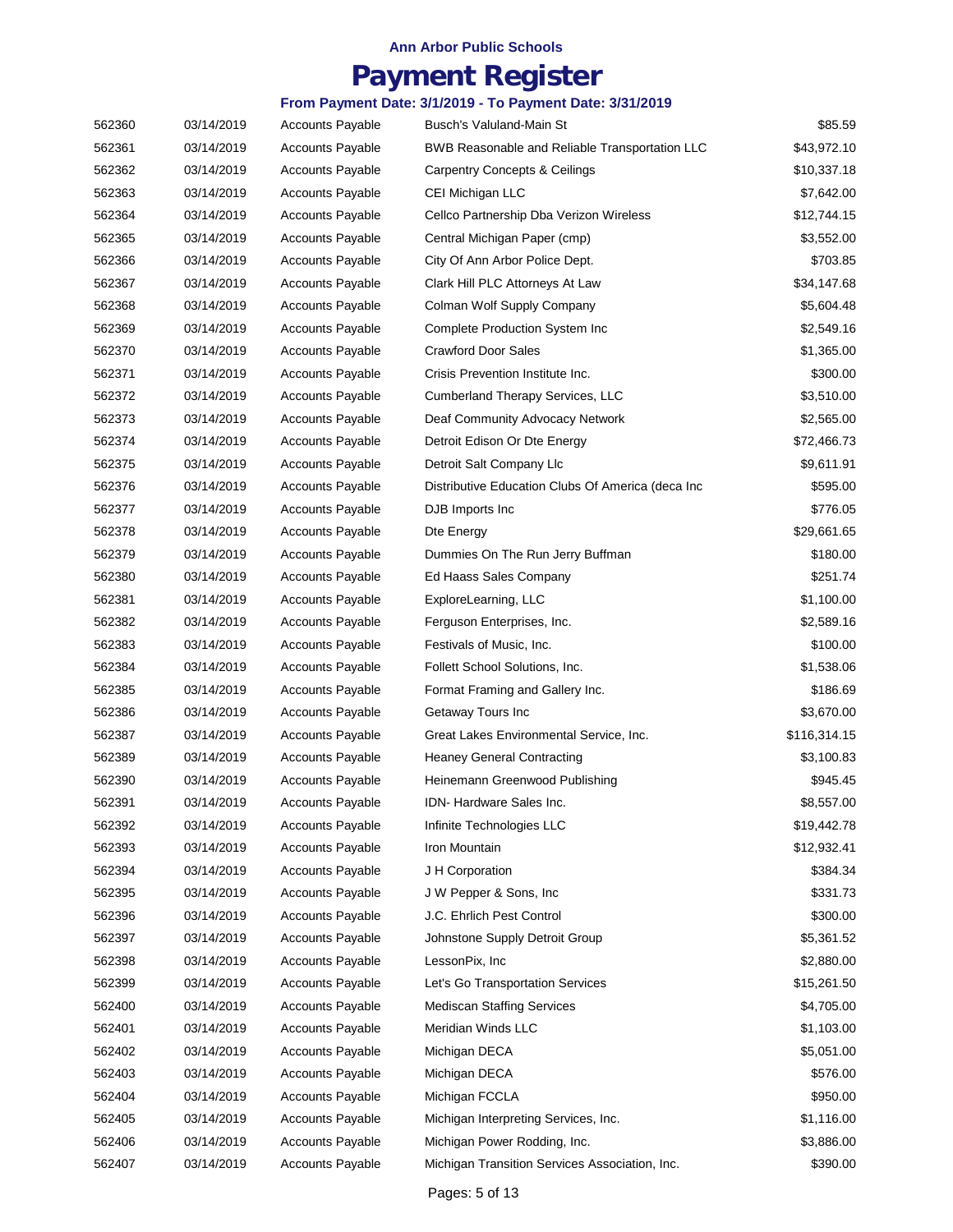## **Payment Register**

#### **From Payment Date: 3/1/2019 - To Payment Date: 3/31/2019**

| 562408 | 03/14/2019 | <b>Accounts Payable</b> | MLive Media Group                                   | \$513.01     |
|--------|------------|-------------------------|-----------------------------------------------------|--------------|
| 562409 | 03/14/2019 | <b>Accounts Payable</b> | MMI-CPR School Tech Repair, LLC                     | \$170.00     |
| 562410 | 03/14/2019 | <b>Accounts Payable</b> | <b>Musical Resources</b>                            | \$141.99     |
| 562411 | 03/14/2019 | <b>Accounts Payable</b> | <b>Nbs Contract Group</b>                           | \$2,886.22   |
| 562412 | 03/14/2019 | <b>Accounts Payable</b> | Nicola's Books/little Professor Westgate            | \$510.34     |
| 562413 | 03/14/2019 | <b>Accounts Payable</b> | Office Depot                                        | \$762.50     |
| 562414 | 03/14/2019 | <b>Accounts Payable</b> | <b>Pediatric Therapy Associates</b>                 | \$29,275.75  |
| 562415 | 03/14/2019 | Accounts Payable        | Phoenix Contractions, Inc.                          | \$2,844.00   |
| 562416 | 03/14/2019 | <b>Accounts Payable</b> | Project Lead The Way, Inc.                          | \$3,026.00   |
| 562417 | 03/14/2019 | <b>Accounts Payable</b> | <b>Quill Corporation</b>                            | \$1,102.84   |
| 562418 | 03/14/2019 | <b>Accounts Payable</b> | <b>Resolute Protection Specialists</b>              | \$152.00     |
| 562419 | 03/14/2019 | <b>Accounts Payable</b> | Riegle Timing Consultants Cs/pcard                  | \$20,150.00  |
| 562420 | 03/14/2019 | <b>Accounts Payable</b> | <b>Rifton Equipment</b>                             | \$6,936.00   |
| 562421 | 03/14/2019 | <b>Accounts Payable</b> | <b>RJ Landau Partners</b>                           | \$18,037.50  |
| 562422 | 03/14/2019 | Accounts Payable        | Roberts Installation & Repair                       | \$1,715.00   |
| 562423 | 03/14/2019 | <b>Accounts Payable</b> | <b>ROK Systems LLC</b>                              | \$350.00     |
| 562424 | 03/14/2019 | <b>Accounts Payable</b> | <b>Rovin Ceramics</b>                               | \$108.00     |
| 562425 | 03/14/2019 | <b>Accounts Payable</b> | Scholastic Inc                                      | \$1,510.74   |
| 562426 | 03/14/2019 | <b>Accounts Payable</b> | Scholastic Inc                                      | \$98.89      |
| 562427 | 03/14/2019 | <b>Accounts Payable</b> | School Health Corporation                           | \$135.49     |
| 562428 | 03/14/2019 | <b>Accounts Payable</b> | School Specialty Inc*                               | \$1,744.87   |
| 562429 | 03/14/2019 | <b>Accounts Payable</b> | Secrest, Wardle, Lynch, Hampton, Truex & Morley, Pc | \$511.84     |
| 562430 | 03/14/2019 | <b>Accounts Payable</b> | Securitas Security Services USA, Inc.               | \$64,608.74  |
| 562431 | 03/14/2019 | <b>Accounts Payable</b> | Service Pro Plumbing & Environmental Contracting I  | \$2,108.87   |
| 562432 | 03/14/2019 | <b>Accounts Payable</b> | Shar Products Co.                                   | \$410.00     |
| 562433 | 03/14/2019 | <b>Accounts Payable</b> | Signarama Ann Arbor                                 | \$555.00     |
| 562434 | 03/14/2019 | Accounts Payable        | Smith Pradia, Kemba                                 | \$1,000.00   |
| 562435 | 03/14/2019 | <b>Accounts Payable</b> | Soliant Health                                      | \$2,340.00   |
| 562436 | 03/14/2019 | <b>Accounts Payable</b> | Staples Advantage                                   | \$492.21     |
| 562437 | 03/14/2019 | <b>Accounts Payable</b> | Staples Advantage                                   | \$792.17     |
| 562438 | 03/14/2019 | Accounts Payable        | Steve's Custom Signs, Inc.                          | \$226.70     |
| 562439 | 03/14/2019 | <b>Accounts Payable</b> | Sunbelt & Staffing                                  | \$4,881.25   |
| 562440 | 03/14/2019 | <b>Accounts Payable</b> | Sunrise Screen Printing Inc. Csinc/pcard            | \$376.58     |
| 562441 | 03/14/2019 | <b>Accounts Payable</b> | Superior Lawn Care & Snow Removal, LLC              | \$68,690.00  |
| 562442 | 03/14/2019 | <b>Accounts Payable</b> | <b>Talx Corporation</b>                             | \$108.60     |
| 562443 | 03/14/2019 | <b>Accounts Payable</b> | The Enrico Group                                    | \$2,880.00   |
| 562444 | 03/14/2019 | <b>Accounts Payable</b> | Thurston Nature Center - PTO                        | \$2,739.00   |
| 562445 | 03/14/2019 | <b>Accounts Payable</b> | <b>Tobins Lake Studio</b>                           | \$679.24     |
| 562446 | 03/14/2019 | <b>Accounts Payable</b> | Total Armored Car Service, Inc.                     | \$307.52     |
| 562447 | 03/14/2019 | <b>Accounts Payable</b> | Trane Co.                                           | \$590.00     |
| 562448 | 03/14/2019 | <b>Accounts Payable</b> | Unit Packaging                                      | \$1,089.36   |
| 562449 | 03/14/2019 | <b>Accounts Payable</b> | US Foods, Inc.                                      | \$1,735.60   |
| 562450 | 03/14/2019 | <b>Accounts Payable</b> | <b>US Games</b>                                     | \$269.59     |
| 562451 | 03/14/2019 | <b>Accounts Payable</b> | Video And Internet Stuff, Llc                       | \$3,613.75   |
| 562452 | 03/14/2019 | <b>Accounts Payable</b> | W.J. O'Neil Company                                 | \$105,530.19 |
| 562453 | 03/14/2019 | <b>Accounts Payable</b> | Washtenaw Glass Co.                                 | \$1,021.71   |
| 562454 | 03/14/2019 | Accounts Payable        | <b>Wolverine Sports Supply</b>                      | \$299.90     |

Pages: 6 of 13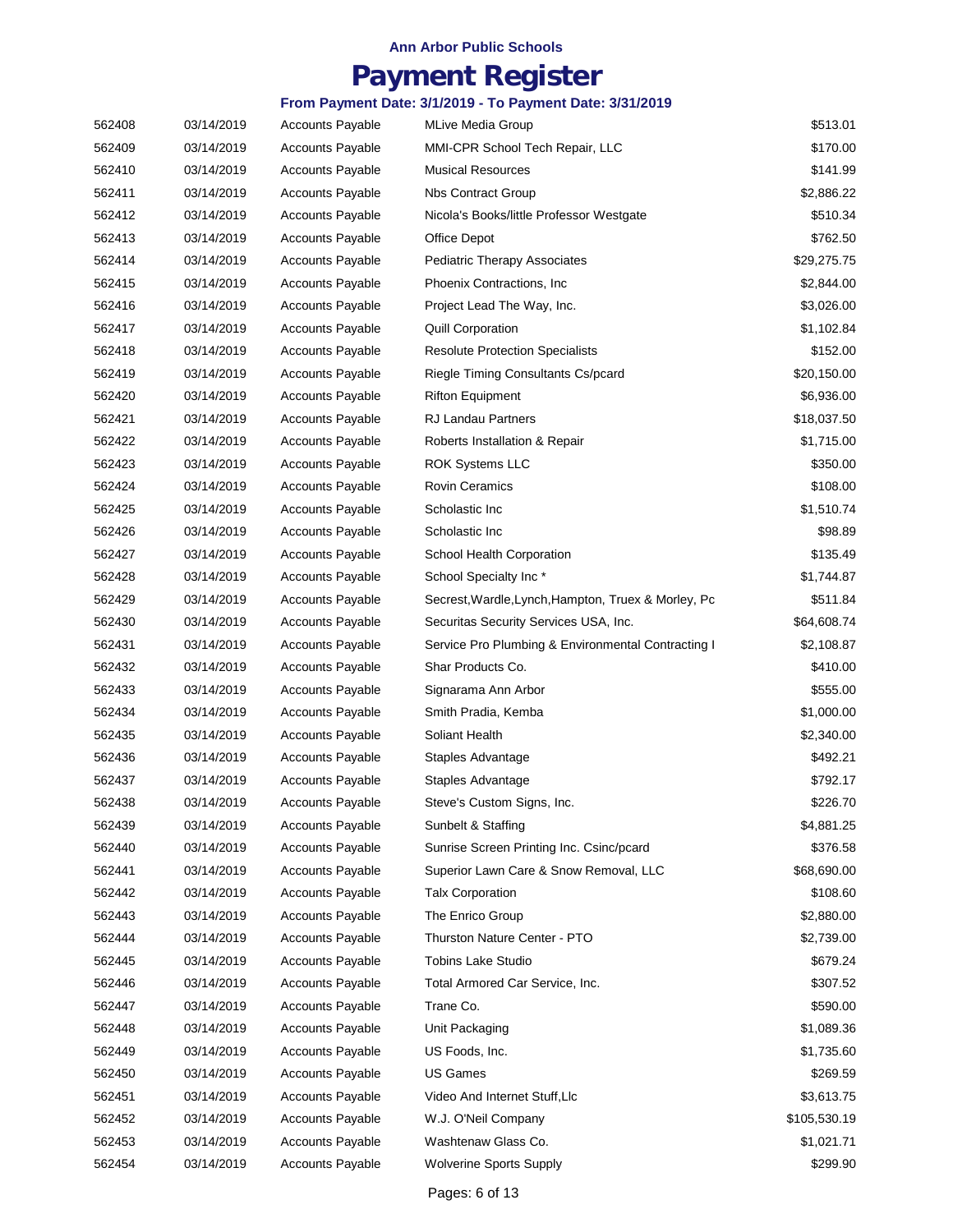## **Payment Register**

| 562455 | 03/14/2019 | <b>Accounts Payable</b> | Wolverine Supply Inc                          | \$220.80     |
|--------|------------|-------------------------|-----------------------------------------------|--------------|
| 562456 | 03/14/2019 | <b>Accounts Payable</b> | Zurich Deductible Recovery Group              | \$2,648.12   |
| 562457 | 03/14/2019 | <b>Accounts Payable</b> | Gao, Weimin                                   | \$30.00      |
| 562458 | 03/21/2019 | <b>Accounts Payable</b> | 1 Stop Better Driving School & Transportation | \$8,449.53   |
| 562459 | 03/21/2019 | <b>Accounts Payable</b> | A and N Electric, Inc.                        | \$5,912.00   |
| 562460 | 03/21/2019 | <b>Accounts Payable</b> | Active Network, The                           | \$120.00     |
| 562461 | 03/21/2019 | <b>Accounts Payable</b> | Amway Grand Plaza                             | \$381.50     |
| 562462 | 03/21/2019 | <b>Accounts Payable</b> | Ann Arbor Area Transportation Authority       | \$300.00     |
| 562463 | 03/21/2019 | <b>Accounts Payable</b> | Ann Arbor Symphony Orchestra                  | \$1,460.00   |
| 562464 | 03/21/2019 | <b>Accounts Payable</b> | Ann Arbor Welding Supply                      | \$58.55      |
| 562465 | 03/21/2019 | <b>Accounts Payable</b> | <b>ARC Document Solutions LLC</b>             | \$240.24     |
| 562466 | 03/21/2019 | <b>Accounts Payable</b> | Aventric Technologies                         | \$479.00     |
| 562467 | 03/21/2019 | <b>Accounts Payable</b> | Bank Of New York Mellon                       | \$750.00     |
| 562468 | 03/21/2019 | <b>Accounts Payable</b> | <b>Baruzzini Aquatics</b>                     | \$9,600.00   |
| 562469 | 03/21/2019 | <b>Accounts Payable</b> | <b>Baruzzini Construction Co</b>              | \$5,714.00   |
| 562470 | 03/21/2019 | <b>Accounts Payable</b> | Beckett & Raeder Inc                          | \$4,500.00   |
| 562471 | 03/21/2019 | <b>Accounts Payable</b> | <b>Blackthorn Industries Inc</b>              | \$100.00     |
| 562472 | 03/21/2019 | <b>Accounts Payable</b> | <b>Blick Art Materials LLC</b>                | \$1,183.85   |
| 562473 | 03/21/2019 | <b>Accounts Payable</b> | <b>British Elite Soccer Training LLC</b>      | \$684.98     |
| 562474 | 03/21/2019 | <b>Accounts Payable</b> | Busch's Valuland - Green Rd                   | \$23.97      |
| 562475 | 03/21/2019 | <b>Accounts Payable</b> | Busch's Valuland-Main St                      | \$59.53      |
| 562476 | 03/21/2019 | <b>Accounts Payable</b> | <b>Carpentry Concepts &amp; Ceilings</b>      | \$5,677.90   |
| 562477 | 03/21/2019 | <b>Accounts Payable</b> | <b>Cedar Point Group Sales</b>                | \$9,517.62   |
| 562478 | 03/21/2019 | <b>Accounts Payable</b> | Central Michigan Paper (cmp)                  | \$2,927.25   |
| 562479 | 03/21/2019 | <b>Accounts Payable</b> | Cintas                                        | \$7,105.53   |
| 562480 | 03/21/2019 | <b>Accounts Payable</b> | Committee For Children                        | \$459.00     |
| 562481 | 03/21/2019 | Accounts Payable        | Complete Production System Inc                | \$195.00     |
| 562482 | 03/21/2019 | <b>Accounts Payable</b> | Corporate Travel Services, Inc.               | \$16,990.50  |
| 562483 | 03/21/2019 | <b>Accounts Payable</b> | Cousin's Uniform & Tux, LLC                   | \$10,122.00  |
| 562484 | 03/21/2019 | <b>Accounts Payable</b> | Crisis Prevention Institute Inc.              | \$1,895.00   |
| 562485 | 03/21/2019 | <b>Accounts Payable</b> | Customink                                     | \$271.84     |
| 562486 | 03/21/2019 | <b>Accounts Payable</b> | Davis Vision                                  | \$3,174.97   |
| 562487 | 03/21/2019 | <b>Accounts Payable</b> | Delta Family Clinic South Pc                  | \$2,000.00   |
| 562488 | 03/21/2019 | <b>Accounts Payable</b> | Detroit Salt Company Llc                      | \$7,463.39   |
| 562489 | 03/21/2019 | <b>Accounts Payable</b> | <b>Discount School Supply</b>                 | \$53.49      |
| 562490 | 03/21/2019 | <b>Accounts Payable</b> | Dollar Bill Copying                           | \$4,329.83   |
| 562491 | 03/21/2019 | <b>Accounts Payable</b> | Douglas, Byron, G.                            | \$997.50     |
| 562492 | 03/21/2019 | <b>Accounts Payable</b> | Durham School Services LP                     | \$644,266.23 |
| 562493 | 03/21/2019 | <b>Accounts Payable</b> | England, Kallie                               | \$989.07     |
| 562494 | 03/21/2019 | <b>Accounts Payable</b> | Enterprise Rent-A-Car                         | \$3,853.68   |
| 562495 | 03/21/2019 | <b>Accounts Payable</b> | Ferguson Enterprises, Inc.                    | \$296.60     |
| 562496 | 03/21/2019 | <b>Accounts Payable</b> | Flinn Scientific Co.                          | \$92.10      |
| 562497 | 03/21/2019 | <b>Accounts Payable</b> | Flipside Art Studio, LLC                      | \$5,406.27   |
| 562498 | 03/21/2019 | <b>Accounts Payable</b> | Follett School Solutions, Inc.                | \$1,209.61   |
| 562499 | 03/21/2019 | <b>Accounts Payable</b> | Francesca Gitschlag                           | \$598.87     |
| 562500 | 03/21/2019 | Accounts Payable        | GCA Education Services, Inc.                  | \$14,493.34  |
| 562501 | 03/21/2019 | Accounts Payable        | Gordon Food Service                           | \$2,661.31   |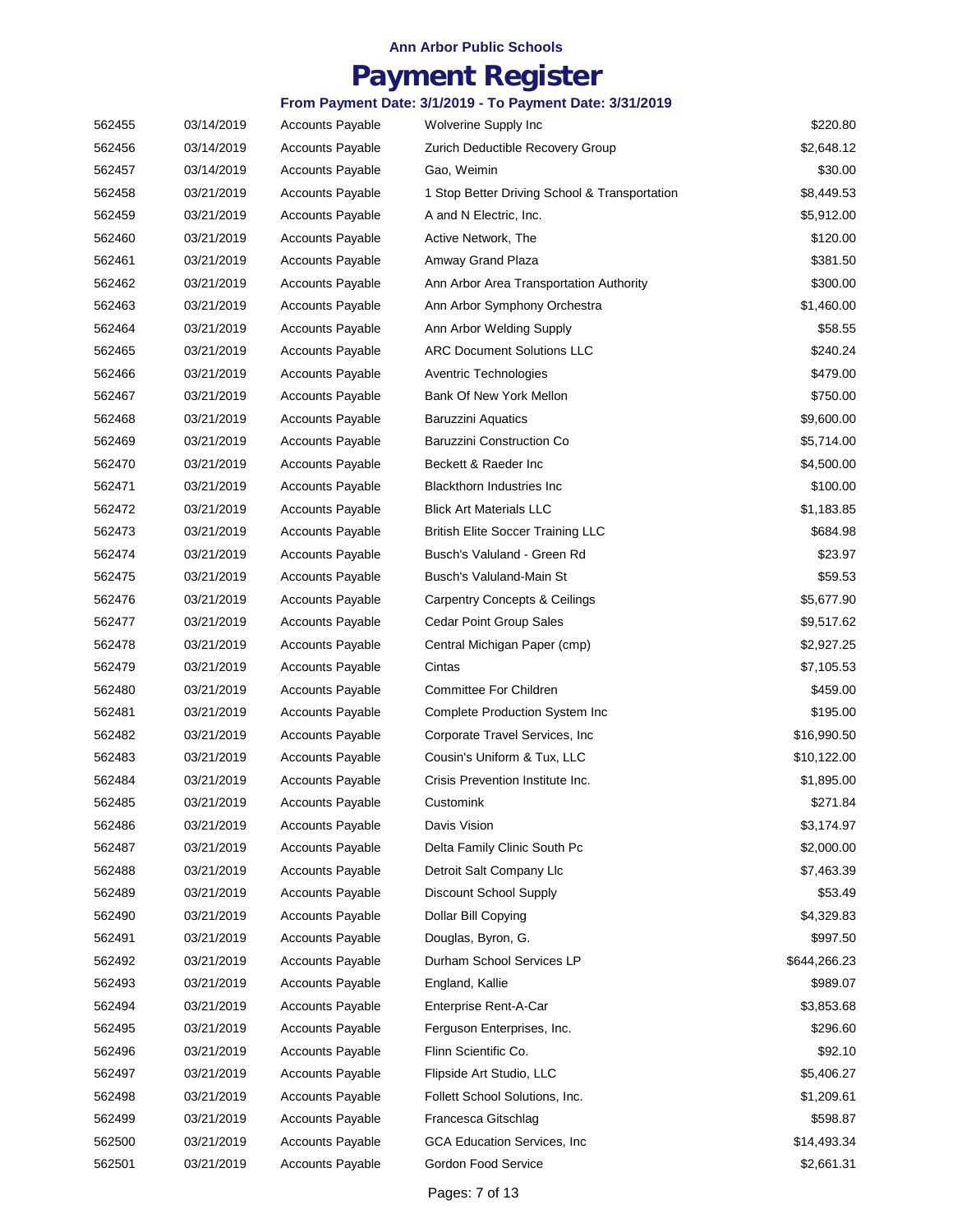## **Payment Register**

| 562502 | 03/21/2019 | <b>Accounts Payable</b> | Grace Kotre dba Power to Be, LLC                 | \$447.27    |
|--------|------------|-------------------------|--------------------------------------------------|-------------|
| 562503 | 03/21/2019 | <b>Accounts Payable</b> | <b>Graduation Alliance</b>                       | \$16,000.00 |
| 562504 | 03/21/2019 | <b>Accounts Payable</b> | Grainger                                         | \$680.94    |
| 562505 | 03/21/2019 | <b>Accounts Payable</b> | Grek Powers dba G-Powers Training                | \$662.63    |
| 562506 | 03/21/2019 | <b>Accounts Payable</b> | Heinemann Greenwood Publishing                   | \$1,045.00  |
| 562507 | 03/21/2019 | <b>Accounts Payable</b> | Hocking, Lucinda, Lee                            | \$801.96    |
| 562508 | 03/21/2019 | <b>Accounts Payable</b> | HP3 LLC dba JW Marriot Grand Rapids              | \$255.06    |
| 562509 | 03/21/2019 | <b>Accounts Payable</b> | Hulings and Associate, LLC                       | \$1,973.78  |
| 562510 | 03/21/2019 | <b>Accounts Payable</b> | Huntington National Bank                         | \$500.00    |
| 562511 | 03/21/2019 | <b>Accounts Payable</b> | iCademy Global                                   | \$350.00    |
| 562512 | 03/21/2019 | <b>Accounts Payable</b> | Inspired By Science, LLC                         | \$1,349.00  |
| 562513 | 03/21/2019 | <b>Accounts Payable</b> | Intrastate Distributors, Inc.                    | \$547.06    |
| 562514 | 03/21/2019 | <b>Accounts Payable</b> | J W Pepper & Sons, Inc.                          | \$239.93    |
| 562515 | 03/21/2019 | <b>Accounts Payable</b> | Jackson Service Company                          | \$1,239.50  |
| 562516 | 03/21/2019 | <b>Accounts Payable</b> | Jacobs, Jennifer                                 | \$331.21    |
| 562517 | 03/21/2019 | <b>Accounts Payable</b> | James Lee Michaels Dba Avery Systems             | \$5,831.00  |
| 562518 | 03/21/2019 | <b>Accounts Payable</b> | Jim Jones Enterprises LLC                        | \$650.00    |
| 562519 | 03/21/2019 | <b>Accounts Payable</b> | Johnson Controls Inc.                            | \$3,651.00  |
| 562520 | 03/21/2019 | <b>Accounts Payable</b> | Johnstone Supply Detroit Group                   | \$501.25    |
| 562521 | 03/21/2019 | <b>Accounts Payable</b> | Jones, Gwyn, Ann                                 | \$225.08    |
| 562522 | 03/21/2019 | <b>Accounts Payable</b> | Language Adventure, Inc.                         | \$3,580.25  |
| 562523 | 03/21/2019 | <b>Accounts Payable</b> | Literacy Language & Learning Institute           | \$8,000.00  |
| 562524 | 03/21/2019 | <b>Accounts Payable</b> | Literati Bookstore                               | \$1,405.61  |
| 562525 | 03/21/2019 | <b>Accounts Payable</b> | Maurice Archer                                   | \$228.61    |
| 562526 | 03/21/2019 | <b>Accounts Payable</b> | Medco Supply Co (lockbox) Or Masune & Surgical S | \$1,054.59  |
| 562527 | 03/21/2019 | <b>Accounts Payable</b> | Meridian Winds LLC                               | \$197.00    |
| 562528 | 03/21/2019 | <b>Accounts Payable</b> | Metro Waste Service                              | \$340.00    |
| 562529 | 03/21/2019 | <b>Accounts Payable</b> | Mi High School Athletic Assn                     | \$7,268.82  |
| 562530 | 03/21/2019 | <b>Accounts Payable</b> | Michigan Futsal Factory Academy, LLC             | \$3,000.00  |
| 562531 | 03/21/2019 | <b>Accounts Payable</b> | Michigan Interpreting Services, Inc.             | \$1,140.00  |
| 562532 | 03/21/2019 | <b>Accounts Payable</b> | Michigan Web Press                               | \$12,220.80 |
| 562533 | 03/21/2019 | <b>Accounts Payable</b> | Midwestern Consulting Inc-Mci                    | \$896.50    |
| 562534 | 03/21/2019 | <b>Accounts Payable</b> | Mumm, Susan, Marie                               | \$964.34    |
| 562535 | 03/21/2019 | <b>Accounts Payable</b> | Norcostco                                        | \$67.49     |
| 562536 | 03/21/2019 | <b>Accounts Payable</b> | NUCO2 Inc                                        | \$152.39    |
| 562537 | 03/21/2019 | <b>Accounts Payable</b> | Office Depot                                     | \$13,478.99 |
| 562538 | 03/21/2019 | <b>Accounts Payable</b> | <b>OHM Advisors</b>                              | \$8,219.50  |
| 562539 | 03/21/2019 | <b>Accounts Payable</b> | <b>Pediatric Therapy Associates</b>              | \$16,031.25 |
| 562540 | 03/21/2019 | <b>Accounts Payable</b> | Penguin Random House LLC                         | \$24.99     |
| 562541 | 03/21/2019 | <b>Accounts Payable</b> | Phoenix Contractions, Inc.                       | \$1,888.00  |
| 562542 | 03/21/2019 | <b>Accounts Payable</b> | <b>Pitney Bowes</b>                              | \$457.80    |
| 562543 | 03/21/2019 | <b>Accounts Payable</b> | <b>Pittsfield Charter Township</b>               | \$96.04     |
| 562544 | 03/21/2019 | <b>Accounts Payable</b> | Polar Paradice                                   | \$250.00    |
| 562545 | 03/21/2019 | <b>Accounts Payable</b> | <b>Positive Promotions</b>                       | \$1,452.49  |
| 562546 | 03/21/2019 | <b>Accounts Payable</b> | Print-Tech Inc                                   | \$746.69    |
| 562547 | 03/21/2019 | <b>Accounts Payable</b> | <b>Quill Corporation</b>                         | \$671.21    |
| 562548 | 03/21/2019 | <b>Accounts Payable</b> | Read Naturally, Inc.                             | \$736.00    |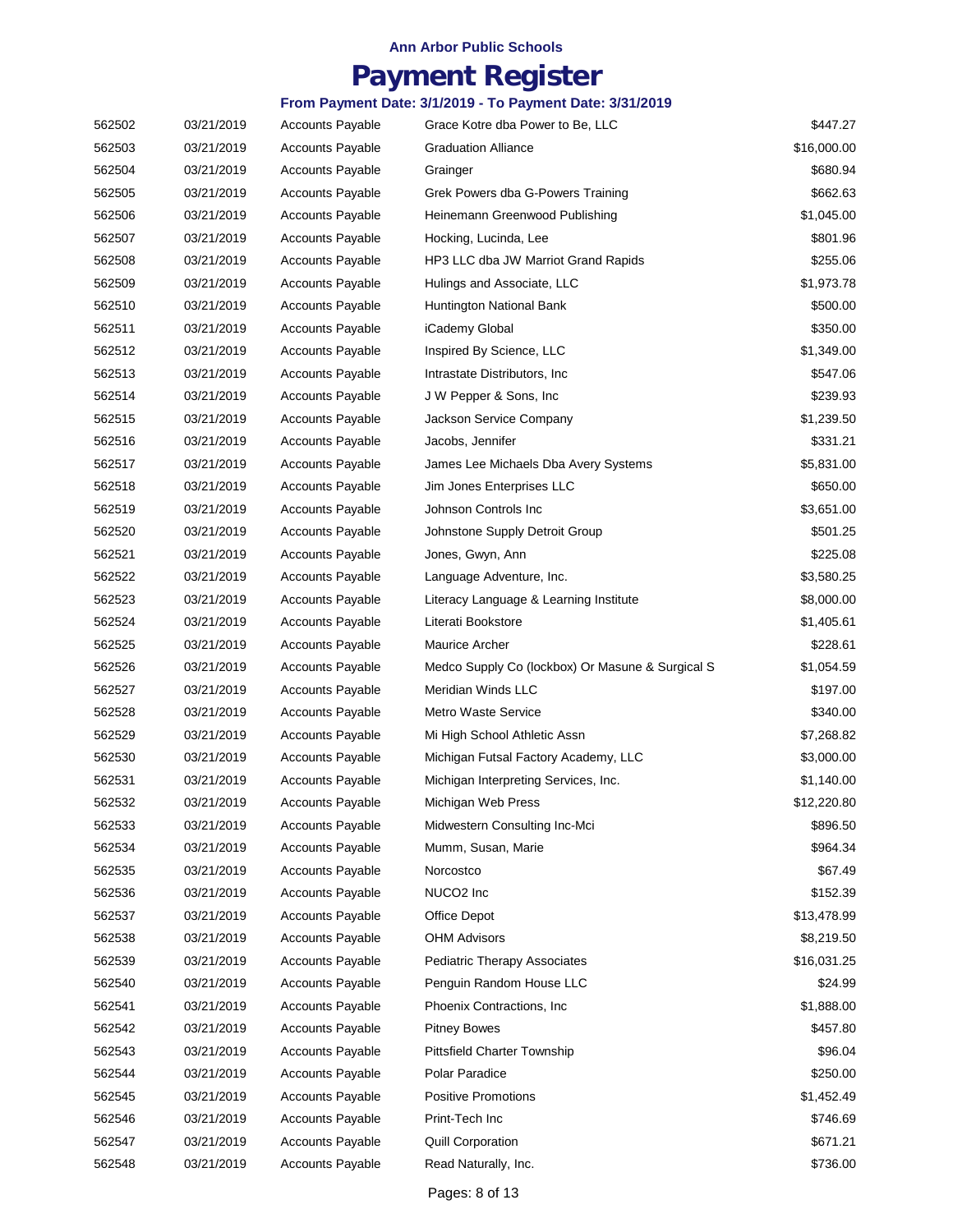## **Payment Register**

| 562549 | 03/21/2019 | <b>Accounts Payable</b> | Revel and Roll                                      | \$444.40    |
|--------|------------|-------------------------|-----------------------------------------------------|-------------|
| 562550 | 03/21/2019 | <b>Accounts Payable</b> | RKA Petroleum Companies, Inc.                       | \$52,342.68 |
| 562551 | 03/21/2019 | <b>Accounts Payable</b> | Robotics Education and Competition Foundation, Inc. | \$450.00    |
| 562552 | 03/21/2019 | <b>Accounts Payable</b> | <b>Rovin Ceramics</b>                               | \$1,071.50  |
| 562553 | 03/21/2019 | <b>Accounts Payable</b> | Safe Provisions Incorporated                        | \$1,750.00  |
| 562554 | 03/21/2019 | <b>Accounts Payable</b> | Safety Kleen                                        | \$494.70    |
| 562555 | 03/21/2019 | <b>Accounts Payable</b> | Safety Systems, Inc.                                | \$75.00     |
| 562556 | 03/21/2019 | <b>Accounts Payable</b> | Scholastic Inc.                                     | \$625.00    |
| 562557 | 03/21/2019 | <b>Accounts Payable</b> | School Nurse Supply, Inc.                           | \$500.19    |
| 562558 | 03/21/2019 | <b>Accounts Payable</b> | School Specialty Inc*                               | \$1,813.71  |
| 562559 | 03/21/2019 | <b>Accounts Payable</b> | Scio Township                                       | \$27,925.00 |
| 562560 | 03/21/2019 | <b>Accounts Payable</b> | Soccer Plus                                         | \$5,670.00  |
| 562561 | 03/21/2019 | <b>Accounts Payable</b> | Soliant Health                                      | \$1,170.00  |
| 562562 | 03/21/2019 | <b>Accounts Payable</b> | Sports Imports, Inc.                                | \$152.60    |
| 562563 | 03/21/2019 | <b>Accounts Payable</b> | Staples Advantage                                   | \$38.70     |
| 562564 | 03/21/2019 | <b>Accounts Payable</b> | Staples Advantage                                   | \$37.81     |
| 562565 | 03/21/2019 | <b>Accounts Payable</b> | Stevens Disposal & Recycling Services Inc           | \$85.00     |
| 562566 | 03/21/2019 | <b>Accounts Payable</b> | Sunglo Restoration Svcs Inc                         | \$17,075.13 |
| 562567 | 03/21/2019 | <b>Accounts Payable</b> | <b>Superior Text</b>                                | \$2,850.70  |
| 562568 | 03/21/2019 | <b>Accounts Payable</b> | The Arbiter                                         | \$1,559.00  |
| 562569 | 03/21/2019 | <b>Accounts Payable</b> | Tls Productions, Inc.                               | \$87.00     |
| 562570 | 03/21/2019 | <b>Accounts Payable</b> | TregoEd, Inc.                                       | \$5,996.59  |
| 562571 | 03/21/2019 | <b>Accounts Payable</b> | Unit Packaging                                      | \$273.81    |
| 562572 | 03/21/2019 | <b>Accounts Payable</b> | <b>University Musical Society</b>                   | \$630.00    |
| 562573 | 03/21/2019 | <b>Accounts Payable</b> | Unum Life Insurance Company Of America              | \$4,155.15  |
| 562574 | 03/21/2019 | <b>Accounts Payable</b> | Unum Long/Short Term Insurance Company Of America   | \$12,674.64 |
| 562575 | 03/21/2019 | Accounts Payable        | Video And Internet Stuff, LIc                       | \$1,137.50  |
| 562576 | 03/21/2019 | <b>Accounts Payable</b> | W.J. O'Neil Company                                 | \$22,931.26 |
| 562577 | 03/21/2019 | <b>Accounts Payable</b> | Washtenaw Intermediate School District              | \$61,961.34 |
| 562578 | 03/21/2019 | <b>Accounts Payable</b> | WILSON, Jenna                                       | \$1,600.00  |
| 562579 | 03/21/2019 | <b>Accounts Payable</b> | <b>Wolverine Sports Supply</b>                      | \$127.20    |
| 562580 | 03/21/2019 | <b>Accounts Payable</b> | Wolverine Supply Inc                                | \$119.02    |
| 562581 | 03/21/2019 | <b>Accounts Payable</b> | <b>Community Ensemble Theatre</b>                   | \$139.23    |
| 562582 | 03/21/2019 | <b>Accounts Payable</b> | Deb, Aniruddha                                      | \$53.98     |
| 562583 | 03/21/2019 | <b>Accounts Payable</b> | Irrer, James                                        | \$45.00     |
| 562584 | 03/21/2019 | <b>Accounts Payable</b> | Melchi, Mark                                        | \$33.10     |
| 562585 | 03/21/2019 | <b>Accounts Payable</b> | Rosenbloom, Carrie                                  | \$20.55     |
| 562586 | 03/21/2019 | <b>Accounts Payable</b> | Rutila, Marge                                       | \$33.75     |
| 562587 | 03/27/2019 | <b>Accounts Payable</b> | Asset Acceptance LLC                                | \$204.30    |
| 562588 | 03/27/2019 | <b>Accounts Payable</b> | Berndt & Associates, P.C.                           | \$126.74    |
| 562589 | 03/27/2019 | <b>Accounts Payable</b> | David Lowell's Towing                               | \$53.62     |
| 562590 | 03/27/2019 | <b>Accounts Payable</b> | Michigan Guaranty Agency                            | \$7.70      |
| 562591 | 03/27/2019 | <b>Accounts Payable</b> | Oklahoma Centralized Support Registry- FOC 711      | \$311.90    |
| 562592 | 03/27/2019 | <b>Accounts Payable</b> | <b>Pioneer Credit Recovery</b>                      | \$311.24    |
| 562593 | 03/27/2019 | <b>Accounts Payable</b> | State of Kansas                                     | \$205.20    |
| 562594 | 03/27/2019 | <b>Accounts Payable</b> | U.S. Department of Education AWG or Pamela Tooson   | \$518.45    |
| 562595 | 03/27/2019 | Accounts Payable        | U.S. Department of Education or Daniel L. Cobello   | \$87.17     |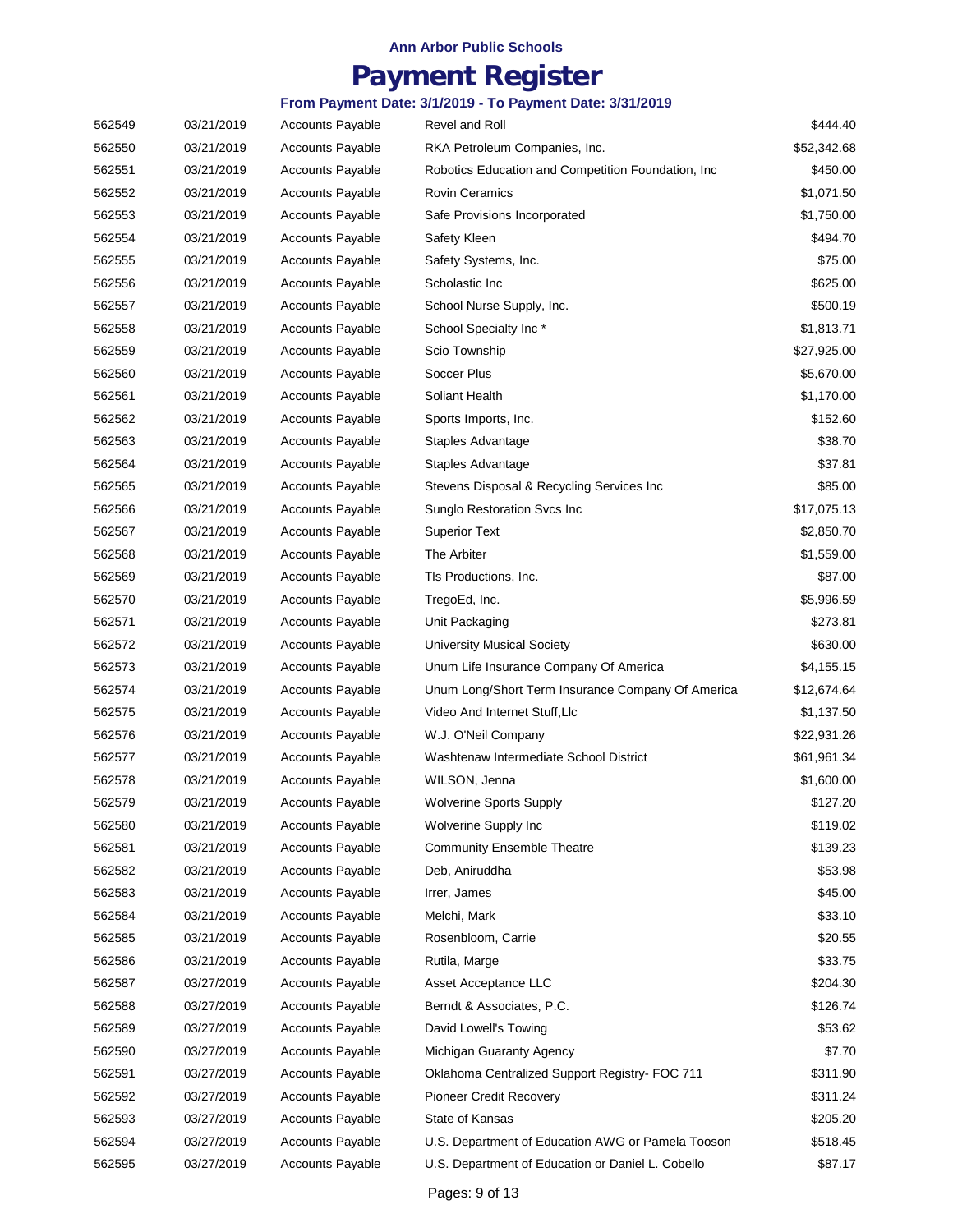## **Payment Register**

| 562596 | 03/27/2019 | <b>Accounts Payable</b> | University Of Michigan Credit Union        | \$50.00      |
|--------|------------|-------------------------|--------------------------------------------|--------------|
| 562597 | 03/27/2019 | <b>Accounts Payable</b> | US Department Of Education                 | \$311.24     |
| 562598 | 03/27/2019 | <b>Accounts Payable</b> | Velo Law Office                            | \$620.69     |
| 562599 | 03/27/2019 | <b>Accounts Payable</b> | Chapter 13 David Wm Ruskin, Tru            | \$150.10     |
| 562600 | 03/27/2019 | <b>Accounts Payable</b> | Chapter 13 Trustee                         | \$640.25     |
| 562601 | 03/27/2019 | <b>Accounts Payable</b> | Goodman Frost Pllc                         | \$339.37     |
| 562602 | 03/27/2019 | <b>Accounts Payable</b> | Michigan Guaranty Agency                   | \$205.51     |
| 562603 | 03/27/2019 | <b>Accounts Payable</b> | Michigan State Disbursement Unit           | \$3,779.07   |
| 562604 | 03/27/2019 | <b>Accounts Payable</b> | Office Of The Chapter 13 Trustee           | \$179.63     |
| 562605 | 03/27/2019 | <b>Accounts Payable</b> | US Department Of Education                 | \$81.59      |
| 562606 | 03/27/2019 | <b>Accounts Payable</b> | US Department Of Education                 | \$86.80      |
| 562607 | 03/27/2019 | <b>Accounts Payable</b> | US Department Of Education                 | \$100.31     |
| 562608 | 03/27/2019 | <b>Accounts Payable</b> | US Dept Of Education                       | \$201.15     |
| 562609 | 03/27/2019 | <b>Accounts Payable</b> | Washington State Support Registry          | \$230.76     |
| 562610 | 03/28/2019 | <b>Accounts Payable</b> | A and N Electric, Inc.                     | \$3,750.00   |
| 562611 | 03/28/2019 | <b>Accounts Payable</b> | <b>Advanced Water Treatment</b>            | \$2,400.00   |
| 562612 | 03/28/2019 | <b>Accounts Payable</b> | Ann Arbor Area Transportation Authority    | \$7,202.25   |
| 562613 | 03/28/2019 | <b>Accounts Payable</b> | Ann Arbor Ice Cube                         | \$1,476.00   |
| 562614 | 03/28/2019 | <b>Accounts Payable</b> | Ann Arbor Observer                         | \$2,990.60   |
| 562615 | 03/28/2019 | <b>Accounts Payable</b> | Ann Arbor Welding Supply                   | \$186.08     |
| 562616 | 03/28/2019 | <b>Accounts Payable</b> | Apple Computer Inc Professional Service    | \$147.00     |
| 562617 | 03/28/2019 | <b>Accounts Payable</b> | Applied Imaging                            | \$1,503.37   |
| 562618 | 03/28/2019 | <b>Accounts Payable</b> | Arbor Springs Water                        | \$52.00      |
| 562619 | 03/28/2019 | <b>Accounts Payable</b> | Arch Environmental Group, Inc.             | \$9,487.27   |
| 562620 | 03/28/2019 | <b>Accounts Payable</b> | Atlas Wholesale Food Company               | \$275.72     |
| 562621 | 03/28/2019 | <b>Accounts Payable</b> | <b>Belle Tire</b>                          | \$89.00      |
| 562622 | 03/28/2019 | <b>Accounts Payable</b> | <b>Blick Art Materials LLC</b>             | \$1,566.71   |
| 562623 | 03/28/2019 | <b>Accounts Payable</b> | Blue Care Network Of Michigan              | \$16,704.46  |
| 562624 | 03/28/2019 | <b>Accounts Payable</b> | <b>Broadspire Services Inc</b>             | \$27,444.39  |
| 562625 | 03/28/2019 | <b>Accounts Payable</b> | Carolina Biological Supply Company         | \$198.38     |
| 562626 | 03/28/2019 | <b>Accounts Payable</b> | <b>CDW Government LLC</b>                  | \$360.98     |
| 562627 | 03/28/2019 | <b>Accounts Payable</b> | CEO Imaging Systems, Inc.                  | \$1,776.00   |
| 562628 | 03/28/2019 | <b>Accounts Payable</b> | Chartwells, Compass Group USA              | \$287,712.09 |
| 562629 | 03/28/2019 | <b>Accounts Payable</b> | Chelsea School District                    | \$49.00      |
| 562630 | 03/28/2019 | <b>Accounts Payable</b> | City Of Ann Arbor Parks And Recreation     | \$231.00     |
| 562631 | 03/28/2019 | <b>Accounts Payable</b> | Colman Wolf Supply Company                 | \$2,556.72   |
| 562632 | 03/28/2019 | <b>Accounts Payable</b> | Comcast                                    | \$205.38     |
| 562633 | 03/28/2019 | <b>Accounts Payable</b> | Courtyard Ann Arbor                        | \$8,181.12   |
| 562634 | 03/28/2019 | <b>Accounts Payable</b> | <b>Crossroads Community Baptist Church</b> | \$12,750.68  |
| 562635 | 03/28/2019 | <b>Accounts Payable</b> | Dollar Bill Copying                        | \$38.34      |
| 562636 | 03/28/2019 | <b>Accounts Payable</b> | Enterprise Rent-A-Car                      | \$37.96      |
| 562637 | 03/28/2019 | <b>Accounts Payable</b> | Ferguson Enterprises, Inc.                 | \$42,517.35  |
| 562638 | 03/28/2019 | <b>Accounts Payable</b> | Fiber Link Inc.                            | \$1,232.00   |
| 562639 | 03/28/2019 | <b>Accounts Payable</b> | Flinn Scientific Co.                       | \$1,363.08   |
| 562640 | 03/28/2019 | <b>Accounts Payable</b> | Follett School Solutions, Inc.             | \$2,127.83   |
| 562641 | 03/28/2019 | <b>Accounts Payable</b> | Frontline Placement Technologies, Inc.     | \$8,712.41   |
| 562642 | 03/28/2019 | Accounts Payable        | Fun and Function                           | \$154.74     |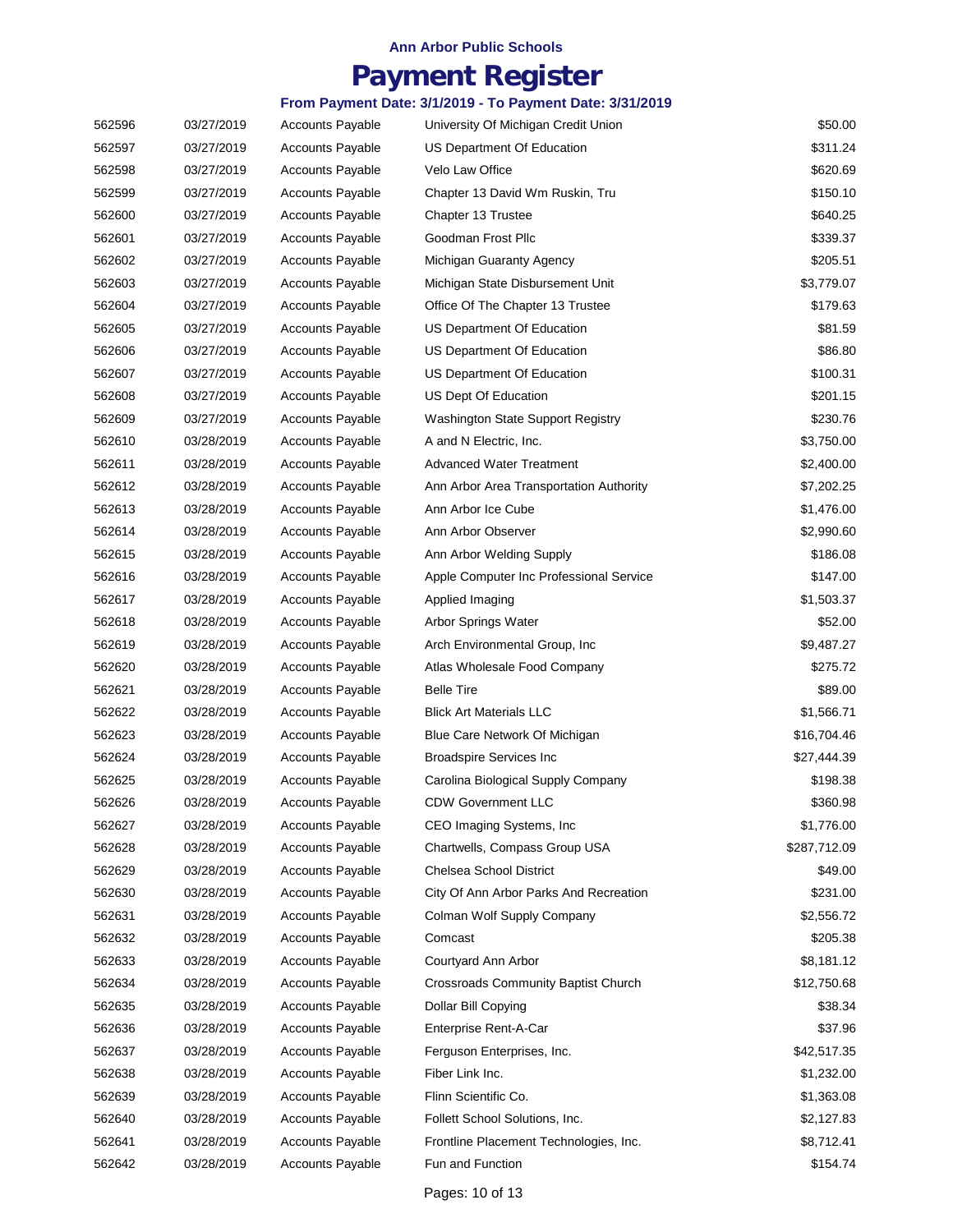## **Payment Register**

| 562643 | 03/28/2019 | Accounts Payable        | Gaynor, Jeffrey, T                             | \$75.98        |
|--------|------------|-------------------------|------------------------------------------------|----------------|
| 562644 | 03/28/2019 | <b>Accounts Payable</b> | Getaway Tours Inc                              | \$745.00       |
| 562645 | 03/28/2019 | <b>Accounts Payable</b> | Gordon Food Service                            | \$26.95        |
| 562646 | 03/28/2019 | <b>Accounts Payable</b> | GovConnection Inc                              | \$1,599.70     |
| 562647 | 03/28/2019 | <b>Accounts Payable</b> | Goyette Mechanical Co                          | \$5,875.00     |
| 562648 | 03/28/2019 | <b>Accounts Payable</b> | <b>Heaney General Contracting</b>              | \$1,500.00     |
| 562649 | 03/28/2019 | <b>Accounts Payable</b> | Heikk's Decorated Apparel                      | \$1,441.00     |
| 562650 | 03/28/2019 | <b>Accounts Payable</b> | Hewitt's Music, Inc.                           | \$55.00        |
| 562651 | 03/28/2019 | <b>Accounts Payable</b> | Impact Printing Services, LLC                  | \$437.96       |
| 562652 | 03/28/2019 | <b>Accounts Payable</b> | Integrated Design Soutions, LLC                | \$2,712.00     |
| 562653 | 03/28/2019 | <b>Accounts Payable</b> | Inventive Technology, Inc.                     | \$41.50        |
| 562654 | 03/28/2019 | <b>Accounts Payable</b> | J W Pepper & Sons, Inc.                        | \$287.99       |
| 562655 | 03/28/2019 | <b>Accounts Payable</b> | J.C. Ehrlich Pest Control                      | \$2,339.00     |
| 562656 | 03/28/2019 | <b>Accounts Payable</b> | James Lee Michaels Dba Avery Systems           | \$1,560.00     |
| 562657 | 03/28/2019 | <b>Accounts Payable</b> | Kalpa Systems, Inc.                            | \$11,500.00    |
| 562658 | 03/28/2019 | <b>Accounts Payable</b> | Konica Minolta Business Solutions USA, Inc.    | \$325.00       |
| 562659 | 03/28/2019 | <b>Accounts Payable</b> | Landmark Tours & Travel                        | \$9,454.90     |
| 562660 | 03/28/2019 | Accounts Payable        | Literati Bookstore                             | \$3,747.43     |
| 562661 | 03/28/2019 | <b>Accounts Payable</b> | <b>MacAllister Rentals</b>                     | \$3,526.67     |
| 562662 | 03/28/2019 | <b>Accounts Payable</b> | <b>MacAllister Rentals</b>                     | \$3,577.44     |
| 562663 | 03/28/2019 | <b>Accounts Payable</b> | Mcgraw-Hill School Education                   | \$208.50       |
| 562664 | 03/28/2019 | <b>Accounts Payable</b> | Mea Financial Services Inc. Group Term Life    | \$4,419.17     |
| 562665 | 03/28/2019 | <b>Accounts Payable</b> | <b>Mediscan Staffing Services</b>              | \$4,355.00     |
| 562666 | 03/28/2019 | <b>Accounts Payable</b> | Meridian Winds LLC                             | \$3,042.70     |
| 562667 | 03/28/2019 | <b>Accounts Payable</b> | Mi Assoc Of Admins Of Spec Ed Maase            | \$840.00       |
| 562668 | 03/28/2019 | <b>Accounts Payable</b> | Michigan Association of School Boards          | \$842.80       |
| 562669 | 03/28/2019 | <b>Accounts Payable</b> | Michigan DECA                                  | \$19,142.00    |
| 562670 | 03/28/2019 | <b>Accounts Payable</b> | Michigan Elem. Middle School Principals Assoc. | \$1,562.50     |
| 562671 | 03/28/2019 | <b>Accounts Payable</b> | Michigan Event Parking, LLC                    | \$7,000.00     |
| 562672 | 03/28/2019 | <b>Accounts Payable</b> | Michigan Power Rodding, Inc.                   | \$2,057.00     |
| 562673 | 03/28/2019 | <b>Accounts Payable</b> | Michigan Speech Coaches Inc                    | \$116.00       |
| 562674 | 03/28/2019 | <b>Accounts Payable</b> | Midwestern Consulting Inc-Mci                  | \$3,943.05     |
| 562675 | 03/28/2019 | Accounts Payable        | Miller Canfield Paddock Stone Plc              | \$6,712.78     |
| 562677 | 03/28/2019 | <b>Accounts Payable</b> | MMI-CPR School Tech Repair, LLC                | \$198.99       |
| 562678 | 03/28/2019 | <b>Accounts Payable</b> | NASSP/NHS                                      | \$385.00       |
| 562679 | 03/28/2019 | Accounts Payable        | National Energy Control Corporation            | \$2,123.70     |
| 562680 | 03/28/2019 | <b>Accounts Payable</b> | NUCO <sub>2</sub> Inc                          | \$326.28       |
| 562681 | 03/28/2019 | <b>Accounts Payable</b> | <b>Office Depot</b>                            | \$48.79        |
| 562682 | 03/28/2019 | <b>Accounts Payable</b> | Oz's Music                                     | \$250.00       |
| 562683 | 03/28/2019 | <b>Accounts Payable</b> | Platt Laundromat, LLC                          | \$99.00        |
| 562684 | 03/28/2019 | <b>Accounts Payable</b> | <b>Priority Health</b>                         | \$1,979,484.55 |
| 562685 | 03/28/2019 | <b>Accounts Payable</b> | Process Results, Inc.                          | \$2,985.26     |
| 562686 | 03/28/2019 | <b>Accounts Payable</b> | <b>Quill Corporation</b>                       | \$269.99       |
| 562687 | 03/28/2019 | <b>Accounts Payable</b> | Scholastic Inc                                 | \$178.54       |
| 562688 | 03/28/2019 | <b>Accounts Payable</b> | School Health Corporation                      | \$52.96        |
| 562689 | 03/28/2019 | <b>Accounts Payable</b> | School Nurse Supply, Inc.                      | \$432.74       |
| 562690 | 03/28/2019 | Accounts Payable        | School Specialty Inc*                          | \$1,310.94     |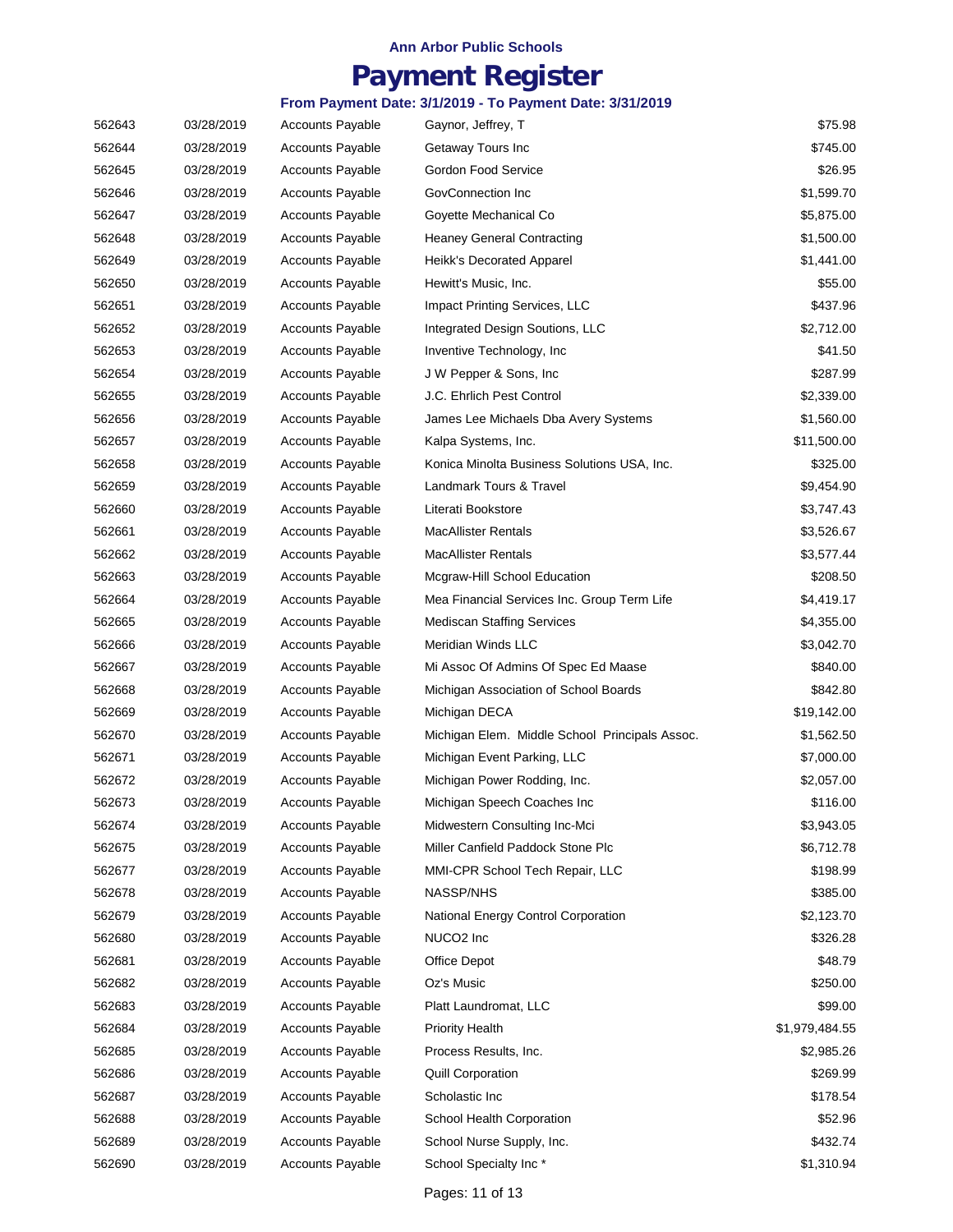# **Payment Register**

### **From Payment Date: 3/1/2019 - To Payment Date: 3/31/2019**

| 562691                    | 03/28/2019 | <b>Accounts Payable</b> | ScreenLine, LLC                                       | \$380.00       |
|---------------------------|------------|-------------------------|-------------------------------------------------------|----------------|
| 562692                    | 03/28/2019 | <b>Accounts Payable</b> | Set-Seg (opt & Gtl)                                   | \$1,361.29     |
| 562693                    | 03/28/2019 | <b>Accounts Payable</b> | Sheraton Ann Arbor Hotel                              | \$624.75       |
| 562694                    | 03/28/2019 | <b>Accounts Payable</b> | Soliant Health                                        | \$915.00       |
| 562695                    | 03/28/2019 | <b>Accounts Payable</b> | Speedway Prepaid Card LLC                             | \$9,700.00     |
| 562696                    | 03/28/2019 | <b>Accounts Payable</b> | Sunbelt & Staffing                                    | \$5,132.50     |
| 562697                    | 03/28/2019 | <b>Accounts Payable</b> | <b>Superior Text</b>                                  | \$12.20        |
| 562698                    | 03/28/2019 | <b>Accounts Payable</b> | Teletech, Inc.                                        | \$1,449.50     |
| 562699                    | 03/28/2019 | <b>Accounts Payable</b> | The Heaney Group                                      | \$1,750.74     |
| 562700                    | 03/28/2019 | <b>Accounts Payable</b> | The Regents of the University of Michigan             | \$33,766.50    |
| 562701                    | 03/28/2019 | <b>Accounts Payable</b> | Toshiba Business Solutions Michigan                   | \$25,734.22    |
| 562702                    | 03/28/2019 | <b>Accounts Payable</b> | Tredroc Tire Services, LLC                            | \$2,239.28     |
| 562703                    | 03/28/2019 | <b>Accounts Payable</b> | Unit Packaging                                        | \$227.97       |
| 562704                    | 03/28/2019 | <b>Accounts Payable</b> | US Foods, Inc.                                        | \$354.99       |
| 562705                    | 03/28/2019 | <b>Accounts Payable</b> | W.J. O'Neil Company                                   | \$5,706.25     |
| 562706                    | 03/28/2019 | <b>Accounts Payable</b> | Walled Lake Consolidated School District              | \$54.00        |
| 562707                    | 03/28/2019 | <b>Accounts Payable</b> | <b>Washtenaw Community College Financial Services</b> | \$13,712.08    |
| 562708                    | 03/28/2019 | <b>Accounts Payable</b> | Washtenaw Intermediate School District                | \$139.96       |
| 562709                    | 03/28/2019 | <b>Accounts Payable</b> | <b>Wayne State University</b>                         | \$175.00       |
| 562710                    | 03/28/2019 | <b>Accounts Payable</b> | Wolverine Supply Inc                                  | \$12.47        |
| 562711                    | 03/28/2019 | <b>Accounts Payable</b> | Kapnick Insurance Group                               | \$39,982.00    |
| <b>Type Check Totals:</b> |            | 536 Transactions        |                                                       | \$7,060,171.66 |
| EFT                       |            |                         |                                                       |                |
| 256264                    | 03/08/2019 | <b>Accounts Payable</b> | <b>PCMI</b>                                           | \$76,231.33    |
| 259140                    | 03/22/2019 | <b>Accounts Payable</b> | <b>PCMI</b>                                           | \$49,351.97    |
| Type EFT Totals:          |            | 2 Transactions          |                                                       | \$125,583.30   |

| Total             | 536            | \$7,060,171.66            | \$0.00                                      |
|-------------------|----------------|---------------------------|---------------------------------------------|
| <b>Reconciled</b> | 0              | \$0.00                    | \$0.00                                      |
| Open              | 536            | \$7,060,171.66            | \$0.00                                      |
| <b>Status</b>     | Count          | <b>Transaction Amount</b> | Reconciled                                  |
| Total             | 538            | \$7,185,754.96            | \$0.00                                      |
| Reconciled        | 0              | \$0.00                    | \$0.00                                      |
| Open              | 538            | \$7,185,754.96            | \$0.00                                      |
| <b>Status</b>     | Count          |                           | <b>Transaction Amount Reconciled Amount</b> |
| Total             | 2              | \$125,583.30              | \$0.00                                      |
| Reconciled        | 0              | \$0.00                    | \$0.00                                      |
| Open              | $\overline{2}$ | \$125,583.30              | \$0.00                                      |
| <b>Status</b>     | Count          |                           | <b>Transaction Amount Reconciled Amount</b> |
| Total             | 536            | \$7,060,171.66            | \$0.00                                      |
| Reconciled        | 0              | \$0.00                    | \$0.00                                      |
| Open              | 536            | \$7,060,171.66            | \$0.00                                      |
| <b>Status</b>     | Count          |                           | <b>Transaction Amount Reconciled Amount</b> |

#### **Grand Totals:**